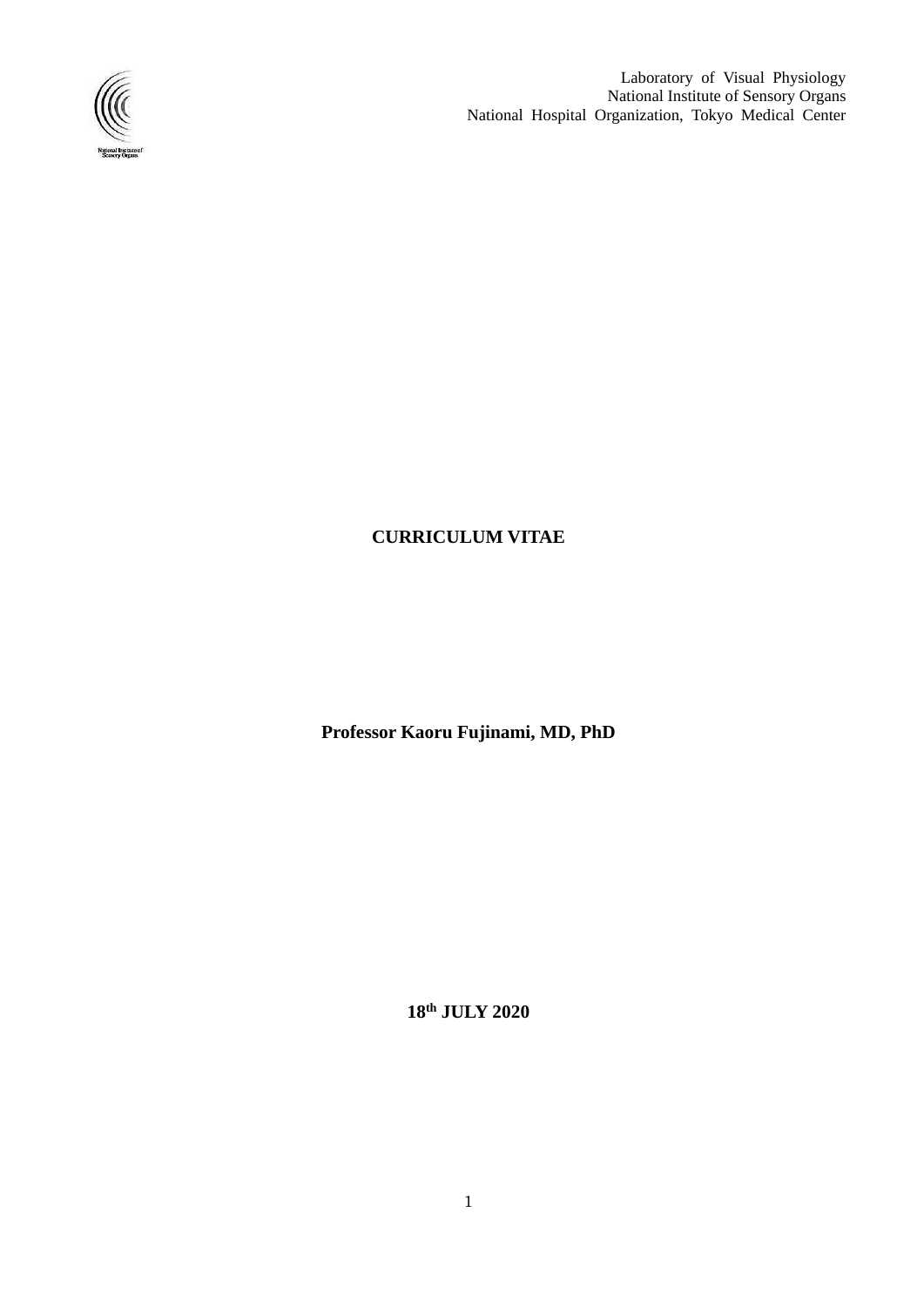# **CONTACT INFORMATION**

Home address 1: RB 202, 2-15-9 Higashigaoka, Meguroku, Tokyo, 152-0021, Japan Phone: (+81) 8030727970 Business address 1: 2-5-1, Higashigaoka, Meguro-ku, Tokyo, 152-8902, Japan Phone: (+81) 334110111 Business address 2: Room G4, Wolfson Building, 11-43 Bath St, London EC1V 9EL, UK Phone: (+44) 2076086850



E-mail address: k.fujinami@ucl.ac.uk

# **EDUCATION**

- 2013-2016 PhD (Advanced Placement), Retinal Cell Biology Group, Department of Ophthalmology, Keio University School of Medicine, Tokyo, Japan (Title: Investigation of inherited retinal disease).
- 1998-2004 Nagoya University, School of Medicine, Japan
- 1995-1998 Tokai high school, Nagoya, Japan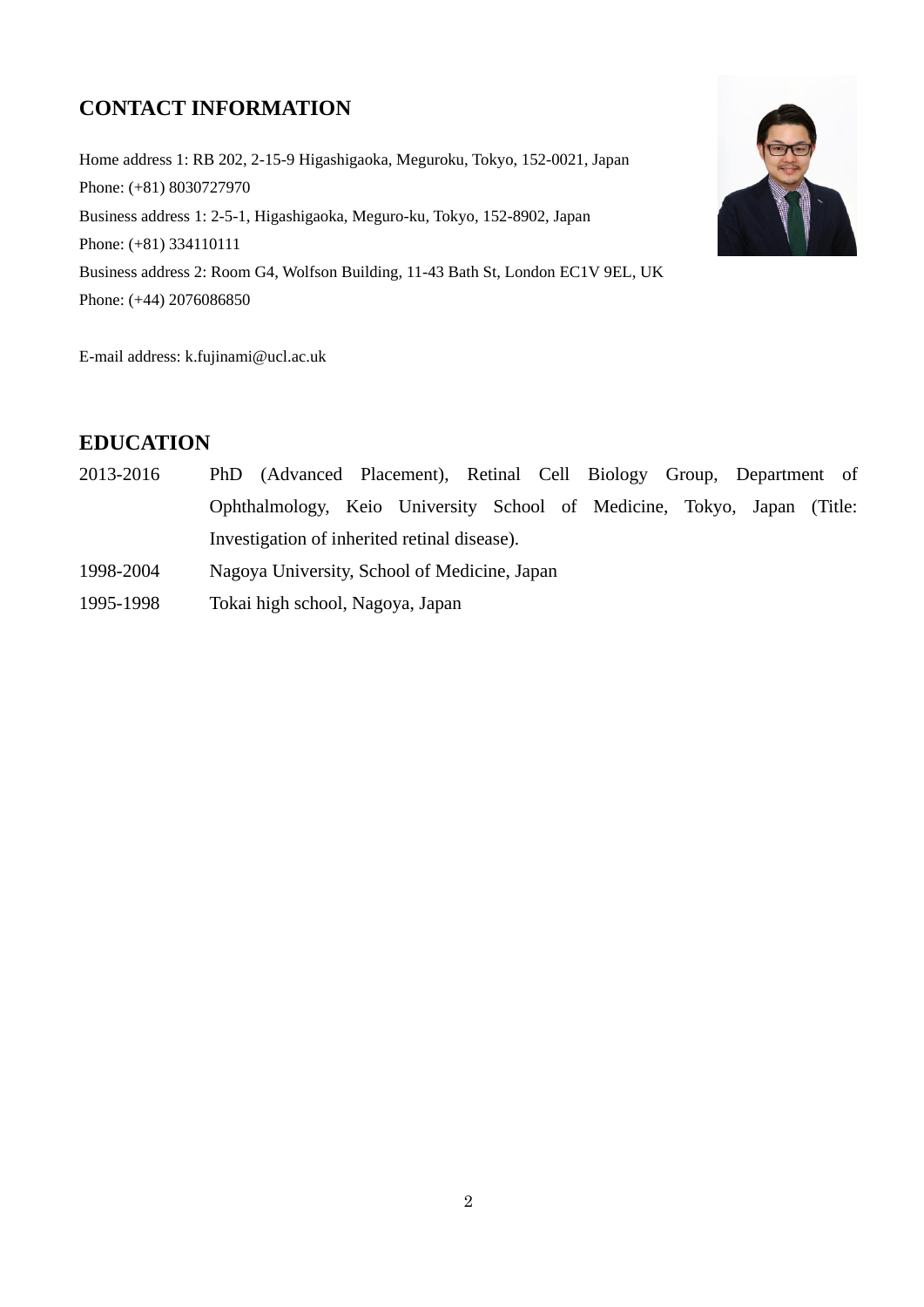# **PROFESSIONAL BACKGROUND**

#### *National Institute of Sensory Organs, Tokyo, Japan*

Laboratory of Visual Physiology/Ophthalmic Genetics, Division of Vision Research Position: Laboratory head **2017-present** ⬧ Develop novel therapeutic approaches for inherited retinal disease ⬧ Clarify genotype-phenotype correlations for inherited retinal disease ⬧ Elucidate ancestor of inherited retinal disease ⬧ Develop novel protocols for electrophysiological assessment ⬧ Promote extended protocols for electrophysiological assessment ⬧ Apply artificial intelligence for clinical ophthalmology Position: Visiting Principal Investigator 2016-2017 ⬧ Establish ABCA4 world-wide cohort to investigate the ethnic variability ⬧ Promote data-sharing system for East Asia Inherited Retinal Disease consortium ⬧ Clarify genotype-phenotype correlations for inherited retinal disease Position: Investigator 2013-2016 ⬧ Develop data-sharing system for Japan Eye Genetics consortium (JEGC) ⬧ Establish clinical diagnostic criteria/analysis pipleline for next generation sequencing for JEGC ⬧ Clarify genotype-phenotype correlations for inherited retinal disease Position: Visiting Researcher 2009-2013 ⬧ Characterise macular dystrophy in a Japanese nation-wide cohort. ⬧ Genotype a Japanese cohort with inherited retinal disease ⬧ Clarify genotype-phenotype correlations for inherited retinal disease *University College London, London, UK*  Genetics, Institute of Ophthalmology Position: Honorary Professor **2020-present** ⬧ Establish world-wide cohort of inherited retinal disease to investigate the ethnic variability

- ⬧ Develop Asian cohorts of inherited retinal disease
- ⬧ Develop deep-phenotyping assessments of inherited retinal disease
- ⬧ Develop novel therapeutic approaches for inherited retinal disease

#### Position: Honorary Research Associate (supervised by Prof Michel Michaelides) **2017-present**

- ⬧ Develop novel therapeutic approaches for inherited retinal disease
- ⬧ Clarify genotype-phenotype correlations for inherited retinal disease
- ⬧ Establish ABCA4 world-wide cohort to investigate the ethnic variability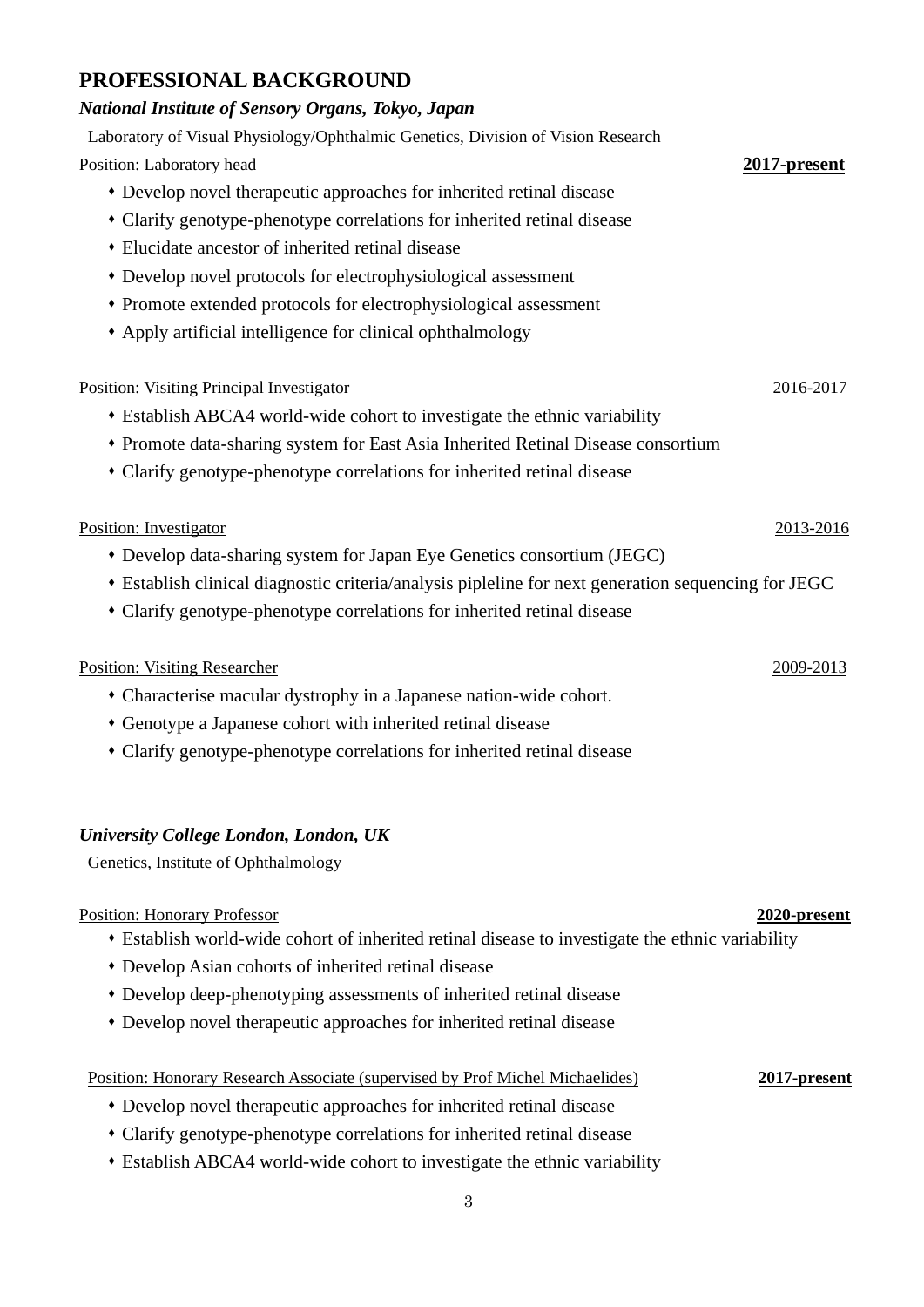| Position: Research Associate (supervised by Prof Michel Michaelides)<br>• Establish ABCA4 world-wide cohort in collaboration with ProgStar studies     | 2016-2017       |
|--------------------------------------------------------------------------------------------------------------------------------------------------------|-----------------|
| • Develop data-sharing system under UK-Japan collaboration                                                                                             |                 |
| • Clarify genotype-phenotype correlations for inherited retinal disease                                                                                |                 |
| Position: Research Assistance (supervised by Prof Michel Michaelides, Prof Andrew Webster)<br>• Phenotype and genotype a cohort with Stargardt disease | 2009-2013       |
| • Identify genotype-phenotype association in ABCA4-assocaited retinal disorder                                                                         |                 |
| • Investigate longitudinal natural history of ABCA4-assocaited retinal disorder                                                                        |                 |
| • Promote therapeutic trials for ABCA4-assocaited retinal disorder                                                                                     |                 |
| • Validate electrophysiological assessment for the diagnosis/prognosis of Stargardt disease                                                            |                 |
| Moorfields Eye Hospital, London, UK                                                                                                                    |                 |
| <b>Inherited Retinal Diseases</b><br><b>Position: Honorary Consultant</b>                                                                              | 2018-present    |
| • Development of novel therapies for inherited retinal disease                                                                                         |                 |
| • Phenotype patients with inherited retinal disease                                                                                                    |                 |
| <b>Inherited Retinal Diseases</b>                                                                                                                      |                 |
| Position: Honorary Practice Manager (supervised by Prof Michel Michaelides)<br>• Phenotype patients with inherited retinal disease                     | $2017$ -present |
| Position: Clinical Research Fellow (supervised by Prof Michel Michaelides, Prof Graham Holder, Prof                                                    |                 |
| Andrew Webster, Prof Anthony Moore, and Dr Anthony Robson)                                                                                             | 2009-2013       |
| • Phenotype patients with inherited retinal disease                                                                                                    |                 |
| National Hospital Organization Tokyo Medical Center, Tokyo, Japan<br>Ophthalmology/Medical Genetics Center                                             |                 |
| <b>Position: Honorary Consultant Clinical Geneticist</b>                                                                                               | $2020 -$        |
| • Division head, division of inherited eye disease                                                                                                     |                 |
| Position: Honorary Consultant Ophthalmic Surgeon                                                                                                       | 2017-           |
| • Division head, division of ophthalmic genetics                                                                                                       |                 |
| Position: Consultant Ophthalmologist                                                                                                                   | 2013-2016       |
| • Faculty, division of vitreoretinal surgery                                                                                                           |                 |
| • Faculty, division of electrophysiology                                                                                                               |                 |
| • Faculty, division of ophthalmic genetics                                                                                                             |                 |
| Position: Resident (supervised by Prof Yozo Miyake and Prof Toru Noda)                                                                                 | 2006-2009       |
| • General ophthalmology training                                                                                                                       |                 |
| • General training for electrophysiology                                                                                                               |                 |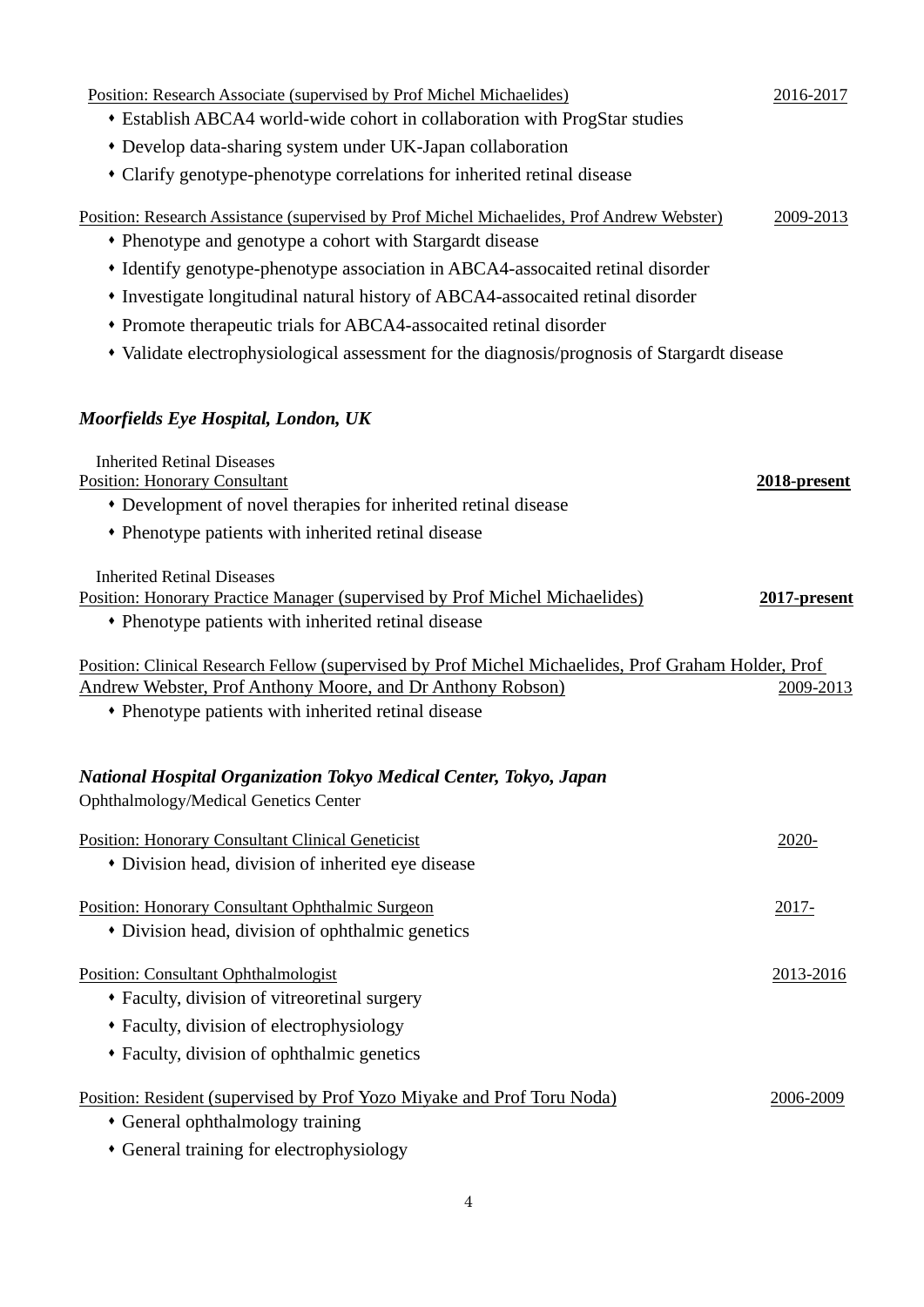*Nagoya First Red Cross Hospital, Aichi, Japan* General Medicine Position: Resident 2004-2006

⬧ General medical training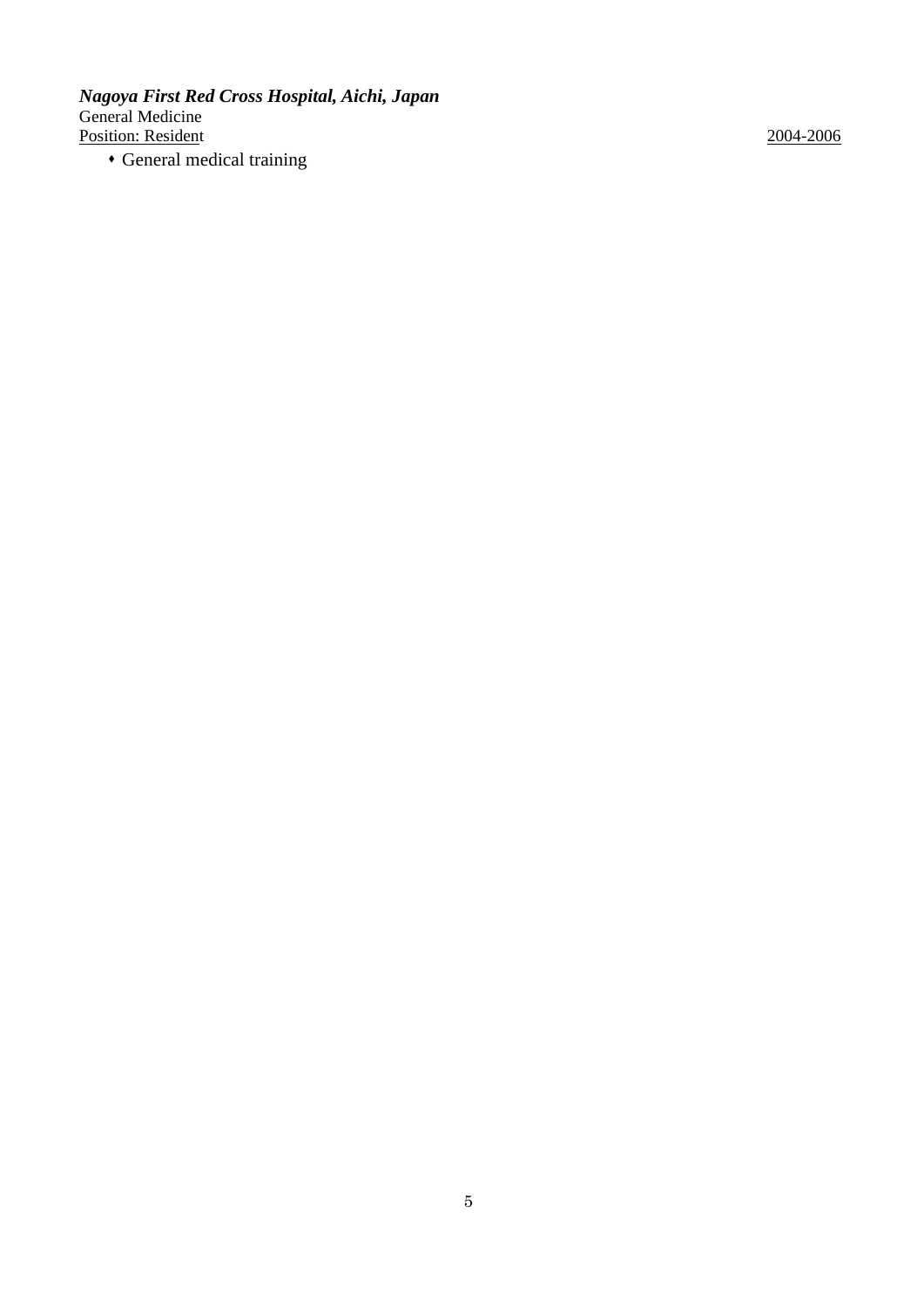# **PERSONAL DETAILS**

Date of Birth:  $8<sup>th</sup>$  October, 1979 (40 years old) Place of Birth: Michigan, USA Nationality: Japan

# **MARITAL STATUS**

Married

### **LICENSE AND CERTIFICATION**

- 2019 Specialist Certificate of Clinical Genetics issued by Japan Society of Human Genetics (registry number; 1715)
- 2016 Doctor of Philosophy, issued by Keio University School of Medicine
- 2014 Diploma of Ophthalmology issued by Japanese Ophthalmological Society (reference number; 017133)
- 2011 General Medical Certification, UK (temporal reference number; 7212651)
- 2004 Japanese Medical License Registration (registry number; 444194)

### **MEMBERSHIPS/BOARD**

- 2018 President, East Asia Inherited Retinal Disease Society
- 2018 Board, Japan Society for Clinical Electrophysiology and Vision
- 2016- Member, ISER (International Society for Eye Research)
- 2016- Co-principle Investigator, ProgStar: The International Study of Stargardt Disease
- 2016- Chair, East Asia Inherited Retinal Disease Consortium
- 2015- Member, The American Society of Human Genetics (ASHG)
- 2014- Member, Japanese Society of Human Genetics
- 2014- Board, Japan Eye Genetics Consortium
- 2014- Board, Asian/Global Eye Genetics Consortium
- 2009- Member, ISCEV (International Society for Clinical Electrophysiology of Vision)
- 2009- Member, JSCEV (Japanese Society for Clinical Electrophysiology of Vision)
- 2006- Member, ARVO (The Association for Research in Vision and Ophthalmology)
- 2005- Member, Japanese Ophthalmological Society

#### **JOURNAL BOARD**

2020- EYE GENETICS

- 2018- OPHTHALMIC RESEARCH
- 2018- Open Access Journal of Ophthalmology

# **SCIENTIFIC ADVISORY**

- 2019- Janssen Pharmaceuticals (Consultation): Development of gene therapy for inherited retinal disease<br>2019- NightStar (Consultation): Development of gene therapy for inherited retinal disease
- NightStar (Consultation): Development of gene therapy for inherited retinal disease
- 2018- Sanofi Genzyme (Consultation): Development of gene therapy for inherited retinal disease
- 2018- Novartis AG (Consultation): Development of gene therapy for inherited retinal disease
- 2018- Acucela Inc., (Consultation): Development of gene therapy and compound therapy for inherited retinal disease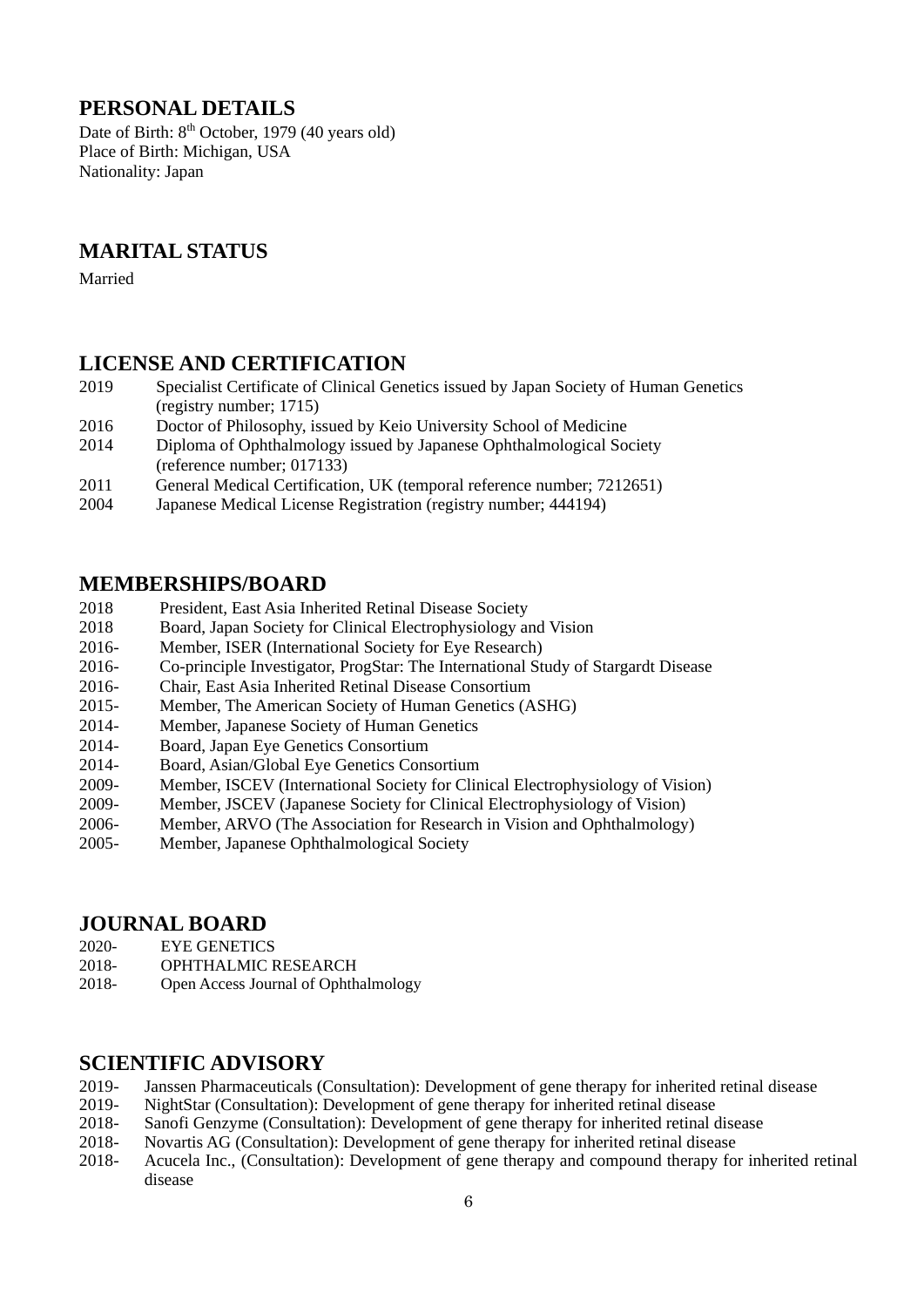- 2017- Kubota Pharmaceutical Holdings Co., Ltd, (Consultation): Development of gene therapy and compound therapy for inherited retinal disease
- 2017- Astellas Pharma Inc, (Consultation): Development of gene therapy for inherited retinal disease

#### **AWARDS**

- 2018 ASHG 2017 reviewer's choice
- 2017 Japanese Retina and Vitreous Society (JRVS), Best Presentation Award
- 2016 FOUNDATION FIGHTING BLINDNESS Carrier Development Award
- 2015 Keio University Ushioda Memorial Award.
- 2014 Keio University Otsuka Fumon/Fusako Fellowship Award.
- 2013 National Institute for Health Research, Moorfields Biomedical Research Centre Travel Grant (ARVO annual meeting 2013)
- 2012 Eberhart Dodt Memorial Award Best Presentation (ISCEV symposium 2012)
- 2010 ISCEV symposium travel grant 2010
- 2007 Eberhart Dodt Memorial Award Excellent Presentation (ISCEV symposium 2007)

# **FUNDS/GRANTS**

Project leader

(15 research projects; Total JPY 200,490,846 (=GBP 1,521,077; 1 JPY=0.007549GBP))

| 2019-    | Contracted clinical trial phase 0                                                                        |
|----------|----------------------------------------------------------------------------------------------------------|
|          | Title: Extended Calibration of Visual Function Evaluation Tests in Patients With Severe Vision Loss 2.   |
|          | ClinicalTrials.gov Identifier: NCT03281005                                                               |
|          | Responsible Party: Astellas Pharma Inc. Adopted JPY 32,233,695 (=GBP 243,332)                            |
| 2018-    | National Hospital Organization Network Research Fund                                                     |
|          | Title: Development of a diagnosis support system in Ophthalmology, utilizing artificial intelligence.    |
|          | (Reference: H30-NHO (Sensory organs)-3 JPY 58,500,000 for application/3 years) (=GBP 441,616).           |
| 2018-    | Contracted clinical trial phase 0                                                                        |
|          | Title: Extended Calibration of Visual Function Evaluation Tests in Patients With Severe Vision Loss.     |
|          | ClinicalTrials.gov Identifier: NCT03281005                                                               |
|          | Responsible Party: Astellas Pharma Inc. JPY 43,335,033 (=GBP 327,136)                                    |
| $2017 -$ | Contracted clinical trial phase 0                                                                        |
|          | Title: Calibration of Visual Function Evaluation Tests in Patients With Severe Vision Loss.              |
|          | ClinicalTrials.gov Identifier: NCT03281005                                                               |
|          | Responsible Party: Astellas Pharma Inc. JPY 13,942,179 (= GBP 105,249)                                   |
| 2017-    | Grant-in-Aid for Scientists to support international collaborative studies of the Ministry of Education, |
|          | Culture, Sports, Science and Technology, Japan.                                                          |
|          | Title: Establishment of an intercontinental cohort database for ABCA4-associated retinal disorder in     |
|          | global eye genetic consortium, including 7 countries from Europe, America, and Asia (grant reference:    |
|          | 16KK01930002; JPY 12,480,000/2 years) (= GBP 94,211).                                                    |
| 2016-    | Grant-in-Aid for Young Scientists (A) of the Ministry of Education, Culture, Sports, Science and         |
|          | Technology, Japan.                                                                                       |
|          | Title: Establishment of an intercontinental cohort database for ABCA4-associated retinal disorder,       |
|          | aiming for clinical trial of treatment (grant reference: 16H06269; JPY 24,310,000/3 years) (=GBP         |
|          | 183,516).                                                                                                |
| 2016     | FOUNDATION FIGHTING BLINDNESS ALAN LATIES CAREER DEVELOPMENT PROGRAM,                                    |
|          | Clinical/Research Fellowship Award in Inherited Orphan Retinal Degenerations (USD 65,000) (=JPY          |
|          | $7,014,150$ ; =GBP 52,961).                                                                              |
| 2015     | Grants for International Activities in Life Sciences and Medicine, Keio University Medical Science       |
|          | Fund.                                                                                                    |
|          | Title: A collaborative research of genotype-phenotype correlation in a large international cohort with   |
|          | inherited retinal disease: investigation of molecular modeling impact and clinical severity. (JPY        |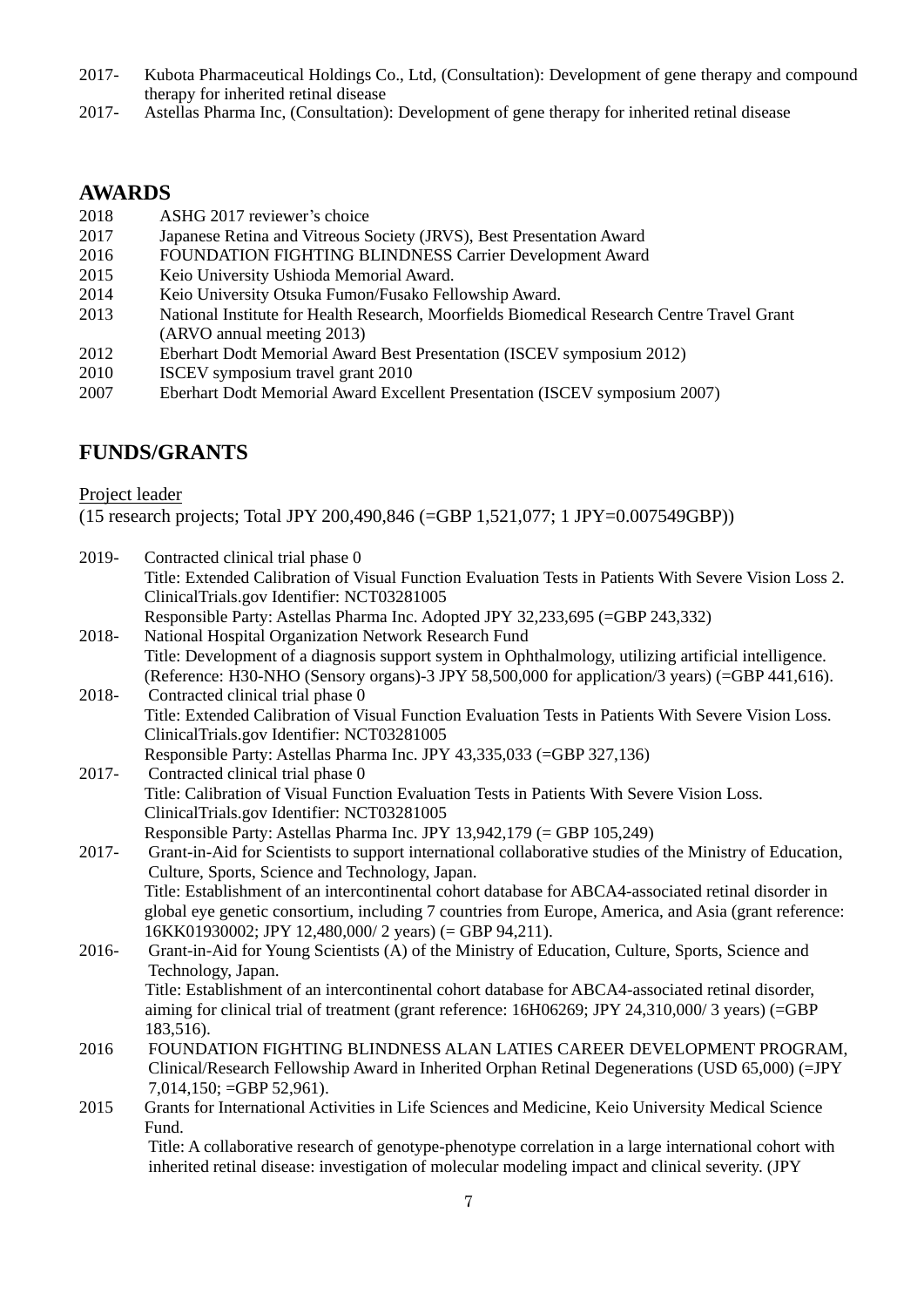200,000) (=GBP 1,509)

2014 Grants for International Activities in Life Sciences and Medicine, Keio University Medical Science Fund.

Title: Clinical and Genetic Characteristics of Childhood-onset Stargardt Disease. (JPY 200,000) (=GBP 1,509)

- 2013 Grant-in-Aid for Young Scientists (B) of the Ministry of Education, Culture, Sports, Science and Technology, Japan (Ref: 25861662). Title: Clinical and molecular genetic investigation of inherited macular disease, aiming for clinical trial of treatment. (JPY 4,300,000/ 2 years)(=GBP 32,460)
- 2011 Daiwa Anglo-Japanese Foundation, Daiwa foundation small grant (Ref: 8608/9273) Title: Support for three reciprocal UK-Japan visits by Ophthalmologists to carry out collaborative research into the clarification of genotype-phenotype correlations of retinal dystrophies leading to publications and conference papers. (GBP 3,000) (= JPY 397,151)
- 2010 Suzuken Memorial Investigative Research Fund Title: Clinical and molecular genetic investigation of inherited macular disease in preparation for clinical trial (JPY 1, 000,000) (=GBP 7,549).
- 2010 Mitsukoshi International Research Award Title: Clinical and molecular genetic investigation of inherited macular disease in preparation for clinical trial. (JPY 600,000) (=GBP 4,529).
- 2010 Fight for sight, DR HANS AND MRS GERTRUDE HIRSCH AWARDS (Ref: 1969U) Title: Investigation of the natural history of ABCA4-retinopathy in preparation for treatment trials. (GBP 15,000) (=JPY 1,985,759)
- 2010 Special Trustees of Moorfield Eye Hospital (Reg: 228064) Title: Investigation of the natural history of ABCA4-retinopathy in preparation for treatment trials. (GBP 7,500) (=JPY 992,879)

Co-principal investigator

(7 research projects; Total JPY 1,389,832,223 (=GBP 10,492,734))

- 2020- Japan Agency for Medical Research and Development Title: Establishment of patients registry for juvenile patients with deaf/blindness. (Board, JPY 42,408,000/ 3 years). (=GBP 320,137)
- 2017- Butterfield Awards for UK-Japan collaboration in medical research and public health practice Title: UK-Japan Genomic Research of Inherited Eye Disease (Co-PI: GBP 11,000/ 3 years) (=JPY 1,456,223)
- 2017- Health Labour Sciences Research Grant, The Ministry of Health Labour and Welfare. Title: Establishment of comprehensive clinical management for juvenile patients with deaf/blindness. (Co-PI: JPY 18,000,000/ 3 years) (=GBP 135,882)
- 2016- National Hospital Organization Network Research Fund Title: Development of novel comprehensive gene screening methodology for the molecular diagnosis of retinitis pigmentosa. (Co-PI, JPY 60,000,000/ 3 years) (=GBP 452,940)
- 2016- Foundation Fighting Blindness, multi central study Title: THE PROGRESSION OF ATROPHY SECONDARY TO STARGARDT DISEASE (PROGSTAR) STUDIES (http://progstar.org/) (Co-PI, USD 4,800,000) (=JPY 517,968,000; GBP 3,911,025).
- 2015 Approved eyeGENE© Stage 2 Research Studies, National Eye Institute, National Institute of Health Title: Molecular Modeling of Pathogenic Mutations in Nucleotide-binding Domains of ABCA4 Transporter Protein.
- 2011- Japan Agency for Medical Research and Development Title: Acquisition, administration, and provision of biological samples and elucidation of pathology in hereditary retinal and choroidal disorders. (Board, JPY 750,000,000/ 9 years)(=GBP 5,661,750)

# **CLINICAL TRIALS**

#### **<Ongoing>**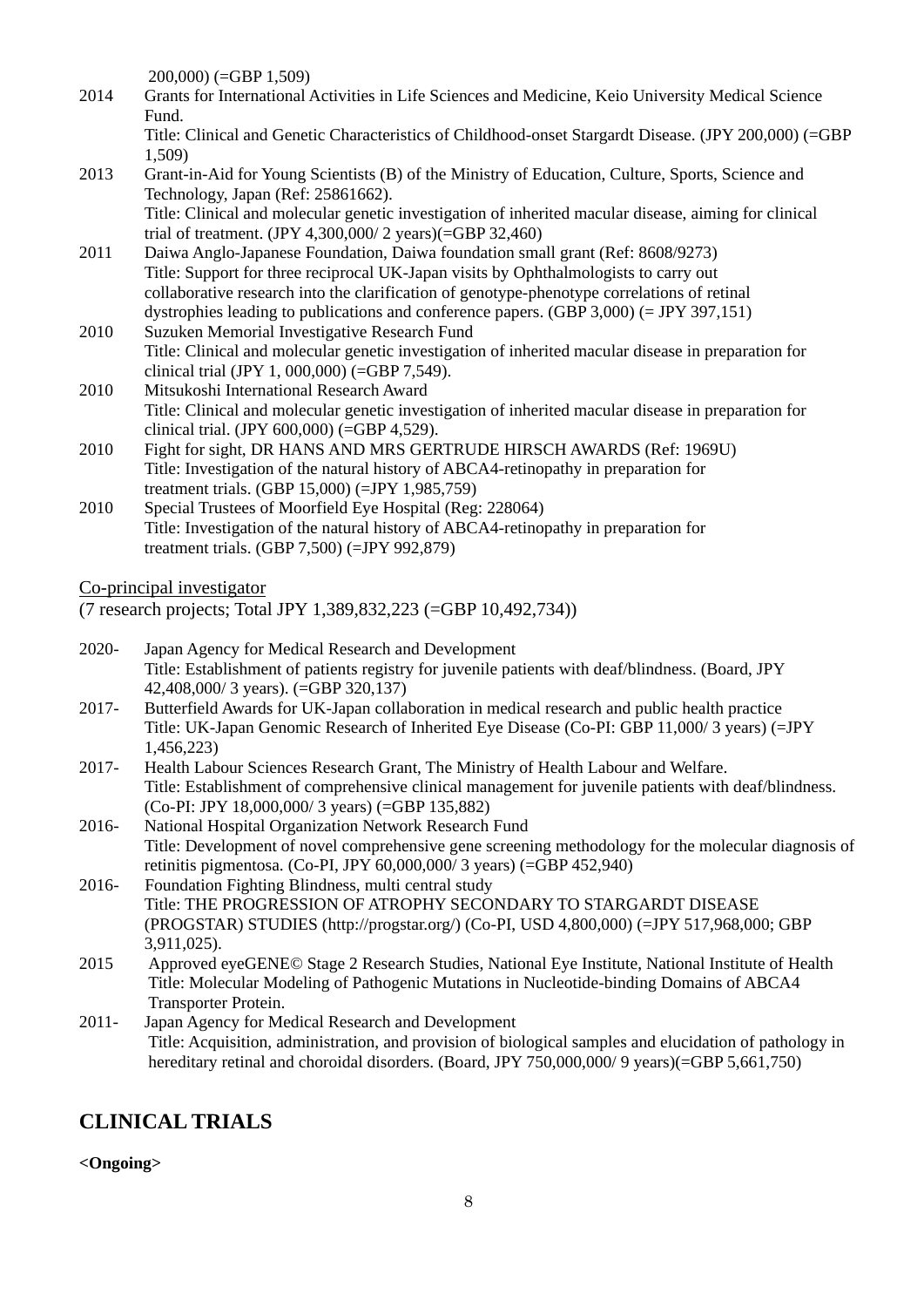1. Clinical Trial of Gene Therapy for Japanese Patient with Inherited Retinal Dystrophy Caused by Biallelic RPE65 Mutations. Phase 3 trial. Novartis Japan Approved by Pharmaceuticals and Medical Devices Agency in December 2019. Approved by Institutional Review Board in January 2020. Role: professional medical supervisor

#### **<In preparation>**

- 1. Development of Therapies for Inherited Retinal Diseases In preparation. Astellas Pharm. Role: professional medical supervisor
- 2. Development of Therapies for Inherited Retinal Diseases In preparation. Jansen Pharm. Role: medical consultant
- 3. Development of Therapies for Inherited Retinal Diseases In preparation. Acucela. Inc Role: medical consultant
- 4. Development of Therapies for Inherited Retinal Diseases In preparation. Sanofi Genzyme Role: medical consultant

# **CONFERENCE/COURSE CHAIR**

- 2019 1st Symposium of East Asia Inherited Retinal Disease Society Hosted by Kaoru Fujinami, Laboratory of Visual Physiology, Division of Vision Research, National Institute of Sensory Organs, National Hospital Organization, Tokyo Medical Center and Se Joon Woo, Seoul national university bundang hospital, South Korea. Seoul National University Bundang Hospital, Healthcare Innovation Park, Seoul, South Korea,11th October 2019
- 2018 1st East Asia Inherited Retinal Disease Society seminar and courses Hosted by Kaoru Fujinami, Laboratory of Visual Physiology, Division of Vision Research, National Institute of Sensory Organs, National Hospital Organization, Tokyo Medical Center National Institute of Sensory Organs, Tokyo, Japan, 5th-9th November 2018
- 2014 International Ophthalmic Genetics Meeting 2014 at Tokyo Hosted by Kaoru Fujinami, Laboratory of Visual Physiology, Division of Vision Research, National Institute of Sensory Organs, National Hospital Organization, Tokyo Medical Center JP tower, Tokyo, Japan, 1st April 2014

## **INVITED LECTURES**

(Total 60 lectures, including 40 international and 20 domestic lectures)

- 1. 37<sup>th</sup> World Ophthalmology Congress 2020 Electrophysiologic and Other Diagnostic Testing in Neuro-ophthalmology Title: Basics and clinical applications of electrophysiologic testing in neuro-ophthalmology WOC2020 Virtual®, 26–29 June, Cape town, South Africa, 2020
- 2. The 123rd Annual Meeting of the Japanese Ophthalmological Society, Tokyo, Japan Title: Diseases with night blindness and their managements. Education seminar 2. Retinal diseases and electrophysiology Title: Diseases with night blindness and their managements. Subspecialty Sunday. Recent advancement of Medical Retina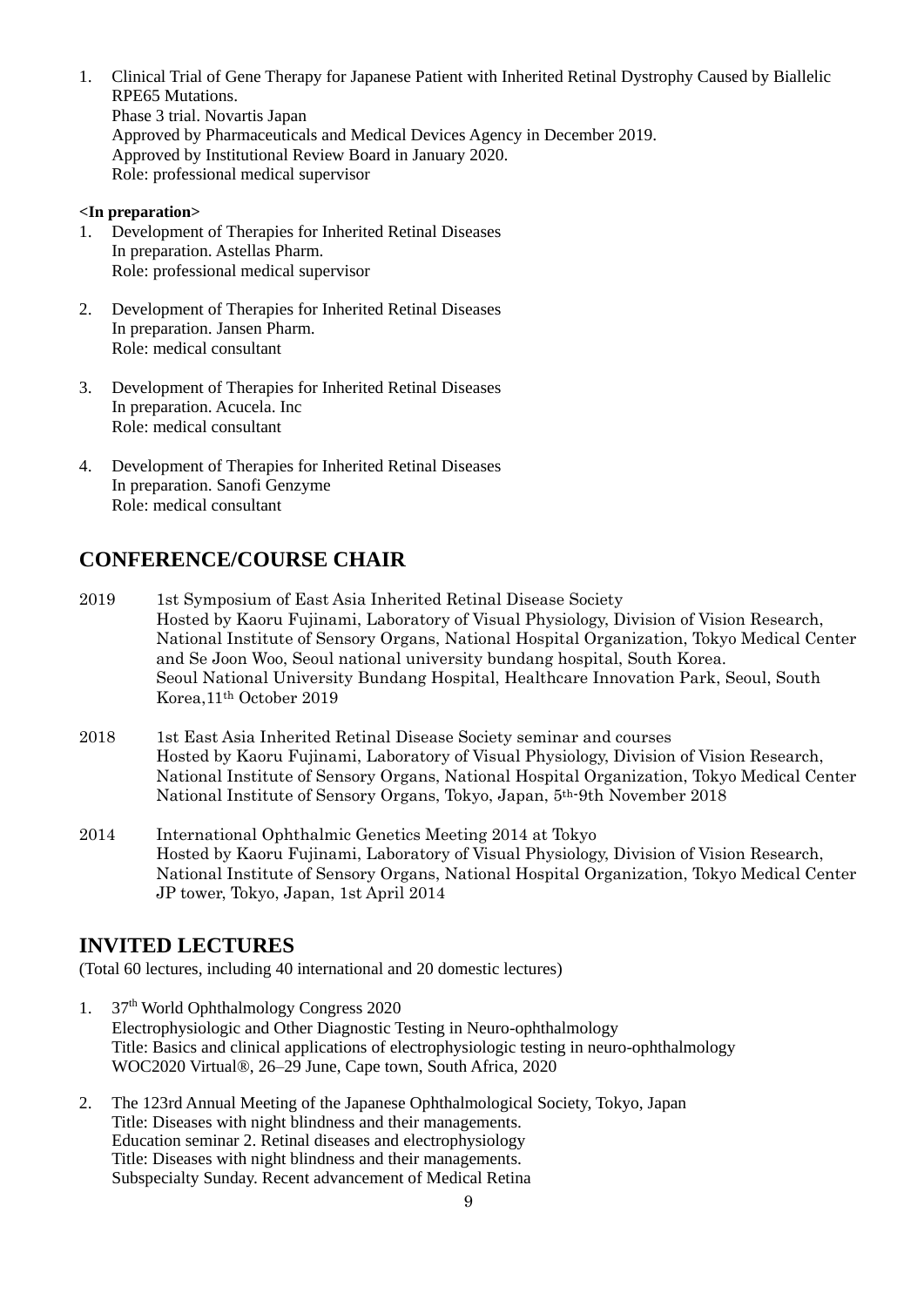Tokyo International Forum, Web,  $27<sup>th</sup>$  April –  $18<sup>th</sup>$  May, Tokyo, Japan, 2020

- 3. Lion Eye Institute Seminar series 2020 Title: Clinical and Genetic Characteristics of East Asian Patients with Inherited Retinal Disorders Harry Perkins Institute, ground floor Seminar room G24, Perth, Australia, 5th February 2020
- 4. 1st Symposium of East Asia Inherited Retinal Disease Society. Title: Overview of EAIRDs. Title: East Asia inherited retinal disease studies: clinical and genetic characteristics of inherited retinal disease in Japanese population. Seoul National University Bundang Hospital, Healthcare Innovation Park, Seoul, South Korea,11th October 2019.
- 5. Seoul National University Bundang Hospital Ophthalmology Conference Title: Nationwide and international collaborative studies of inherited retinal diseases: East Asia Inherited Retinal Disease Society Seoul National University Bundang Hospital Lecture theatre, Seoul, South Korea,10th October 2019.
- 6. 57th Annual Symposium of the International Society for Clinical Electrophysiology of Vision (ISCEV) Title: East Asia Inherited Retinal Disease Studies; Clinical and Genetic Characteristics of Inherited Retinal Disease in Japanese Population. Session-6 East Asia Inherited Retinal Disease Studies (EAIRDs) Grand Ambassador Seoul Associated Pullman. 9th October 2019. Seoul, Korea.
- 7. Japan Retinitis Pigmentosa Society Yamagata Symposium 2019, Yamagata, Japan Title: Inherited Retinal Disease: an approach from diagnosis to treatment. Terusa Yamagata Aplause, Yamagata, Japan, 22th September, 2019.
- 8. International Society for Genetic Eye Diseases and Retinoblastoma (ISGEDR) 2019 Title: Clinical and Genetic Characteristics of East Asian Patients with Inherited Retinal Disorders. Justus-Liebig University, Giessen, Germany, 31st August, 2019
- 9. 80th Saitama Ophthalmology Congress Title: Inherited retinal disorder: a comprehensive approach from diagnosis to treatment. Prince Hotel Kawagoe, Saitama, Japan, 2nd August, 2019
- 10. 1st Retinal Hemodynamics Seminar Title: Nationwide and international collaborative studies; retinal genomics research in Japan and East Asian countries. HOTEL GRANVIA, Kyoto, Japan, 6<sup>th</sup> July, 2019.
- 11. 1st UK-Japan retinal hemodynamics symposium, Title: Nationwide and international collaborative studies; retinal genetics and vascular disorders. Imperial Hotel/National Institute of Sensory Organs, Tokyo Japan, 1<sup>st</sup> July, 2019.
- 12. 14<sup>th</sup> Japan Retinitis Pigmentosa Society Forum, Tokyo, Japan Title: Update of treatment for retinitis pigmentosa in the world -a comprehensive approach from diagnosis to treatment-KFC Hall, Tokyo, Japan, 30<sup>th</sup> June 2019
- 13. JSCEV 67<sup>th</sup> symposium Title: Total cohort survey of JEGC studies Title: Miyake's disease and allied disorders Title: Treatment for inherited retinal disorders: emerging therapeutic options KFC Hall, Tokyo, Japan, 28<sup>th</sup> -29<sup>th</sup> June 2019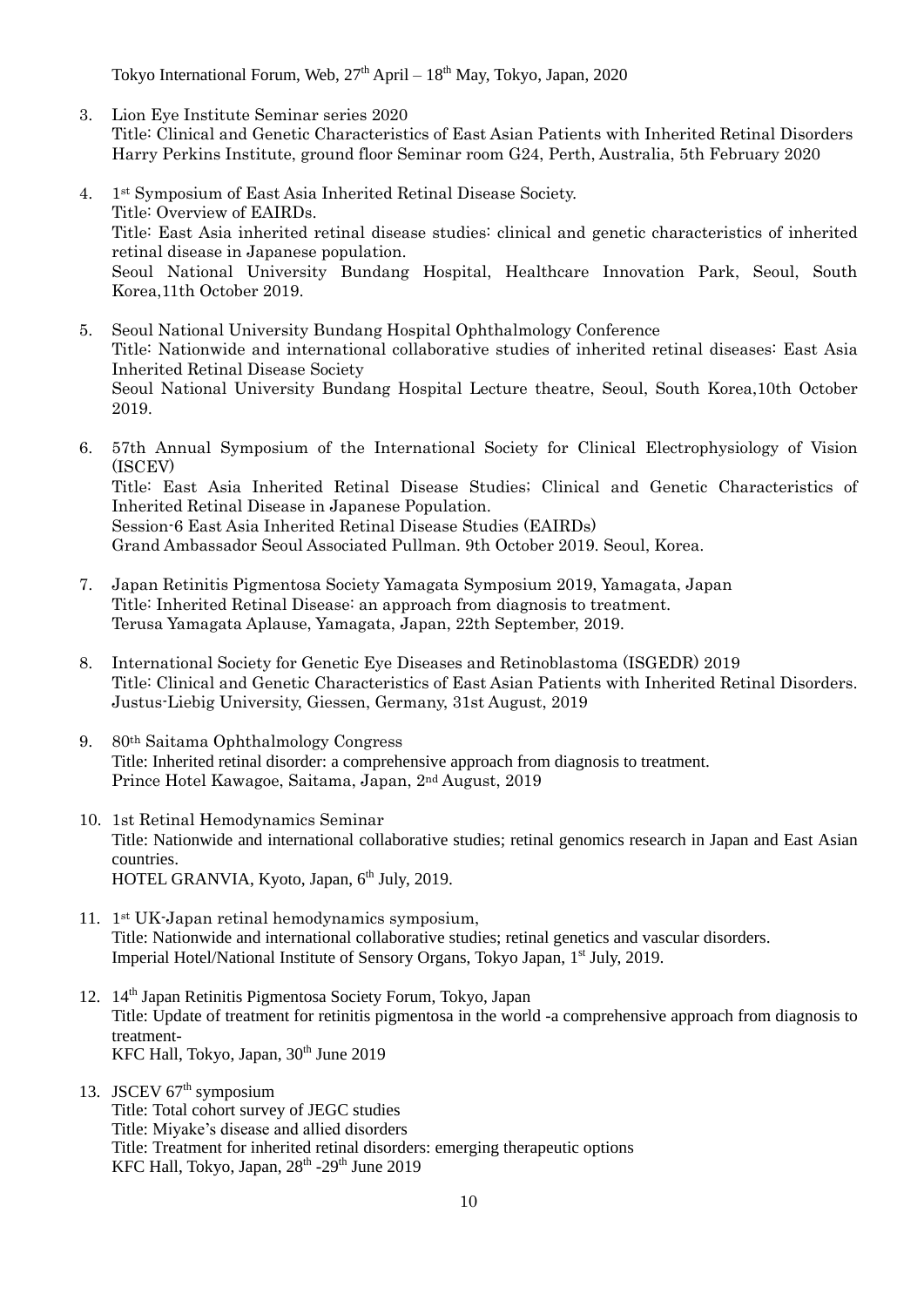- 14. The 123rd Annual Meeting of the Japanese Ophthalmological Society, Tokyo, Japan Title: Genetic diagnosis aiming for therapy. Tokyo International Forum, 18<sup>th</sup> April, Tokyo, Japan, 2019
- 15. Keio University, Department of Ophthalmology, PhD course Spring Seminar 2019 Title: Nationwide and international network survey of inherited retinal disease: diagnosis, origin identification, and treatment Keio University School of Medicine, Tokyo, Japan, 30<sup>th</sup> March 2019.
- 16. Genomics Research Conference 2019 Title: Nationwide Ophthalmic Genetics Researches in Japan Moorfields Eye Hospital, London, UK, 28<sup>th</sup> February 2019.
- 17. Japanese Society of Hemorheology and Eas Asia Inherited Retinal Disease Society Joint meeting 2019 Title: Basics and advancement of retinal imaging; molecular and electrophysiological mechanisms of the retina. Yokokawa Clinic Lecture Theatre, Osaka, Japan, 28<sup>th</sup> January 2019.
- 18. 1<sup>st</sup> East Asia Inherited Retinal Disease Society Seminar and Courses, Tokyo, Japan Title: Laboratory of Visual Physiology, National Institute of Sensory Organs: history and science Title: Paediatric Stargardt Disease National Institute of Sensory Organs, Tokyo Japan, 5<sup>th-9th</sup> November, 2018.
- 19. The 120th Annual Meeting of the Korean Ophthalmology Society, Seoul, Korea. Clinical electrophysiology symposium Title: Nationwide and International studies of Inherited Retinal Disorders: Japan Eye Genetics Consortium and East Asia Inherited Retinal Disease COEX, 2nd , November 2018.
- 20. The 72<sup>nd</sup> Annual Congress of Japan Clinical Ophthalmology, Tokyo, Japan Mechanism and Diagnosis in Paediatric Hereditary Retinal Disorders Title: ABCA4-associated retinal disorder Tokyo International Forum, Tokyo Japan, 11<sup>th</sup> October 2018.
- 21. Germany-Japan Collaborative Research Congress 2018, Tubingen, Germany Title: Autosomal Dominant Occult Macular Dystrophy (Miyake's disease): nationwide and international collaborative studies. Title: Genetic variability of ABCA4 associated with ethnicity in an international cohort with Stargardt disease: ProgStar and EAStar studies Institute of Ophthalmic Research, Tubingen University, Tubingen, Germany, 11<sup>th</sup> September 2018.
- 22. France-Japan Collaborative Genomic Research Meeting 2018, Paris, France Title: Nationwide and international collaborative studies in Inherited retinal disorder Institute de LA VISION, Paris, France, 25<sup>th</sup> June 2018.
- 23. Japan Retinitis Pigmentosa Society Tokyo Symposium 2018, Tokyo, Japan Title: Inherited Retinal Disease: a general concept from diagnosis to treatment, Poppo Machida, 9<sup>th</sup> June, 2018.
- 24. 15<sup>th</sup> Japan Retinitis Pigmentosa Society Osaka Symposium, Osaka, Japan Title: Inherited Retinal Disease: an approach from diagnosis to treatment, Osaka Citizen Center, 20<sup>th</sup> May, 2018.
- 25. 36<sup>th</sup> World Ophthalmology Congress 2018 Latest Therapies for Genetic Disorders: Symposia (Retinal Dystrophies, Corneal Dystrophies, Optic Nerve **Conditions**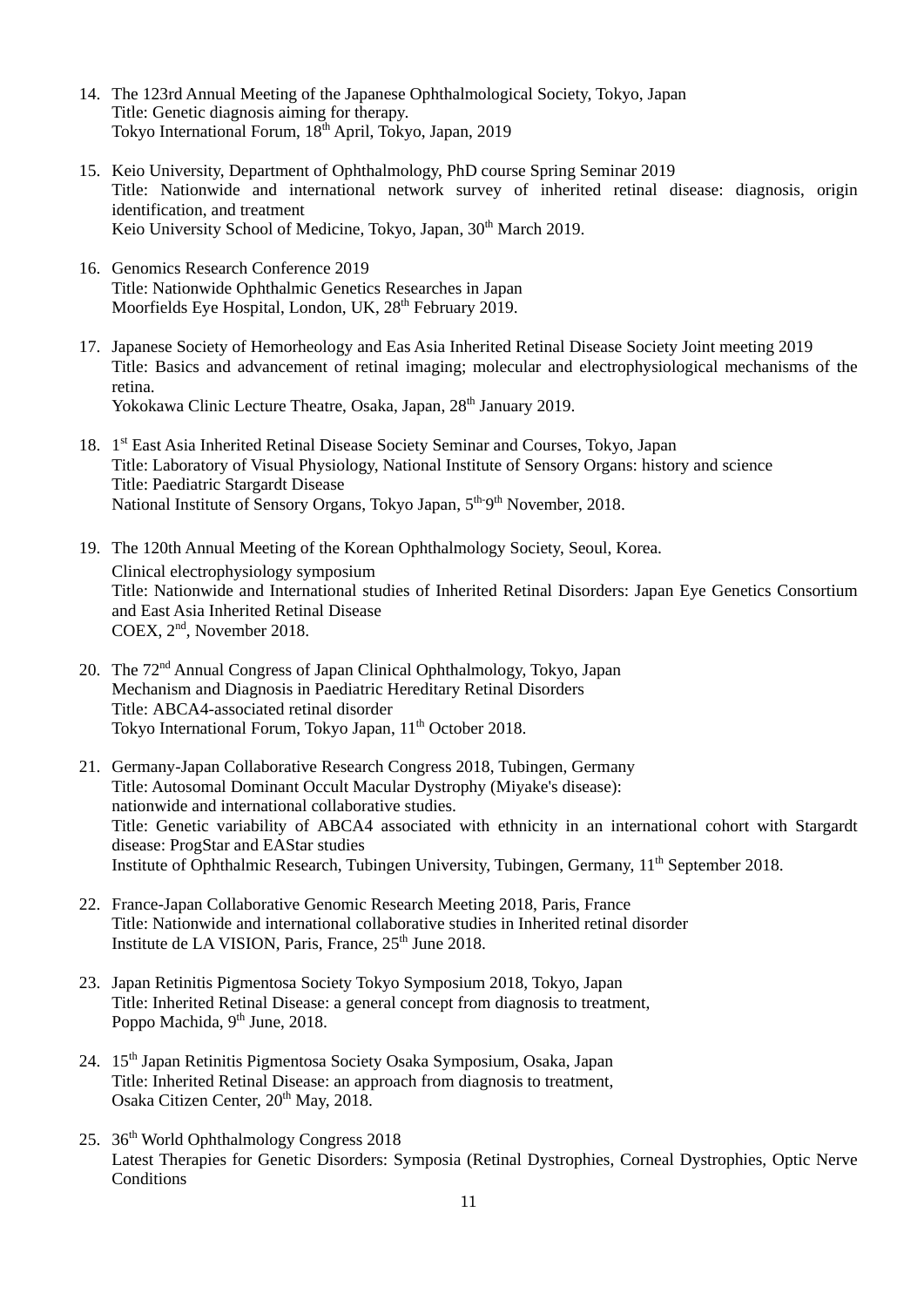Title: Stargardt disease Fira Gran Via conference center, Barcelona, Spain, 18th June 2018.

- 26. Research Organization of Information and Systems, National Institute of Genetics forum 2017, Shizuoka, Japan Front edge and fusion of genomic medicine and bioinformatics Title: Nationwide and international collaborative studies of inherited retinal disease: an approach from diagnosis to treatment, Research Organization of Information and Systems, National Institute of Genetics, Shizuoka, Japan, 28<sup>th</sup> March, 2018.
- 27. National teaching course 2018, Chongqing, China Hereditary retinal disease and infectious retinal disease Title: Nationwide and international collaborative studies of inherited retinal disease: an approach from diagnosis to treatment, Chongqing library, Chongqing, China, 24th March 2018.
- 28. Ophthalmic genetics seminar 2018, Henan, China, 6th February 2018. Title: East Asia Inherited Retinal Disease Consortium Henan Eye Institute, Henan Provincial People's Hospital, Henan, China, 6th February 2018.
- 29. The 56th Annual Meeting of Japanese Retina and Vitreous Society (JRVS) Title: Genetic Characteristics of Occult Macular Dystrophy in East Asia Tokyo International Forum, Tokyo, Japan, 1st December 2017
- 30. 12th Japan Retinitis Pigmentosa Society Forum, Osaka, Japan Title: Inherited Retinal Disease -an approach from diagnosis to treatment-Senri Life Science Center, Osaka, Japan, 19th November 2017.
- 31. 6th Japan-Korea Joint Symposium of Clinical Electrophysiology of Vision, Osaka, Japan Recent Research on Clinical Electrophysiology of Vision in Our Countries. Title: Nationwide and International Collaborative Studies of Inherited Retinal Disease; East Asia Inherited Retinal Disease Consortium. Senri Life Science Center, Osaka, Japan, 18th November 2017.
- 32. The 71st Annual Congress of Japanese Clinical Ophthalmology, Tokyo, Japan Clinical Science of Macula Title: Macular function -Electrophysiology in Macular Dystrophy-Tokyo International Forum, Tokyo, Japan, 13<sup>th</sup> October 2017
- 33. The 121st Annual Meeting of the Japanese Ophthalmological Society, Tokyo, Japan 65th Lectures for Ophthalmology Specialist Title: The importance of nationwide and international collaboration in hereditary orphan diseases. Tokyo International Forum, Tokyo, Japan, 8<sup>th</sup> April 2017
- 34. 32nd APAO Congress, Singapore ISCEV Symposium: Clinical Electrophysiology of Vision Title: Electrophysiology in Macular Dystrophy. Suntec Singapore Convention and Exhibition Centre, Singapore, 3<sup>rd</sup> March 2017.
- 35. The 1st University of Manchester-National Institute of Sensory Organs Collaborative Meeting on Ophthalmic Genetics, Manchester, UK Title: Data sharing of Global Eye Genetics Consortium in inherited retinal disease Manchester Royal Eye Hospital, Manchester, UK, 30<sup>th</sup> January 2017.
- 36. The 1st Chili-Japan Collaborative Conference of Ophthalmic Genetics, Santiago, Chile Title: Data sharing of Japan/Asia Eye Genetics Consortium in inherited retinal disease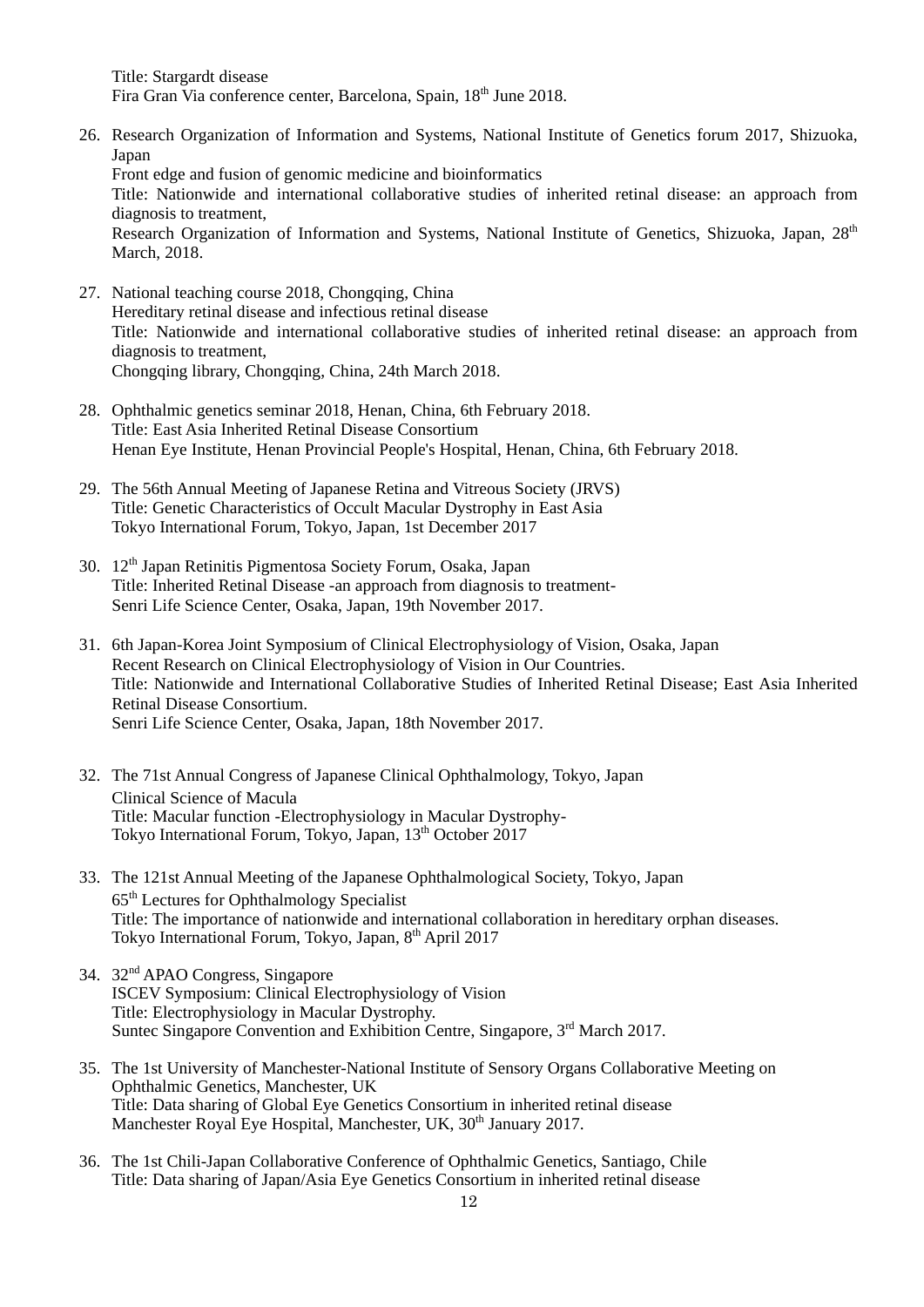Hospital del Salvador, Universidad de Chile, Santiago, Chile, 24<sup>th</sup> January 2017.

- 37. XXII Biennial Meeting of the ISER, the Lunch symposium, Tokyo, Japan Title: Occult Macular Dystrophy (Miyake's disease); nationwide and international collaborative studies The Keio Plaza Hotel, Tokyo, Japan, 26<sup>th</sup> September 2016.
- 38. The 5th Global Chinese Ophthalmic Conference, Suzhou, China Title: MIYAKE'S DISEASE: GENTYPE AND PHOTORECEPTOR MICROSTRUCTURAL PHENOTYPE ASSOCIATIONS IN OCCULT MACULAR DYSTROPHY Suzhou International Expo Center, Suzhou, China, 9<sup>th</sup> September 2016.
- 39. The 1<sup>st</sup> China-Japan Collaborative Conference in Ophthalmic Genetics, Beijing, China Title: Hereditary Macular Dystrophy: a nationwide/international collaborative study Peking Union Medical College Hospital, Beijing, China,  $7<sup>th</sup>$  September 2016.
- 40. Ophthalmic Genetics Seminar 2016, London, UK Title: Inherited retinal disease in Japanese population UCL Institute of Ophthalmology, London, UK, 17<sup>th</sup> February 2016.
- 41. 4th Japan-Korea Joint Symposium of Clinical Electrophysiology of Vision, Seoul, South Korea Title: Japan whole exome project for inherited retinal diseases 2014. Gangdong Sacred Heart Hospital, Seoul, South Korea, 31<sup>st</sup> October 2015.
- 42. Seminar of the Ophthalmic Genetics and Visual Function Branch, National Eye Institute, National Institute of Health, Bethesda, MA, USA. Title: ABCA4-associated retinal disorder -Translational approach aiming for treatment-. National Eye Institute, National Institute of Health, Bethesda, MA, USA, 7th October 2015
- 43. The 9th APVRS Congress (Asia Pacific Vitreo-retina Socoity), Sydney, Australia, 2015 Title: Comprehensive clinical and electrophysiological assessment crucial for targeted genetic screening and molecular genetic diagnosis. Hilton Sydney, Australia, 1<sup>st</sup> August 2015
- 44. Asia-Pacific Academy of Ophthalmology (APAO) congress 2015 ISCEV Symposium: Progress in Electrophysiology of Vision Title: Stargardt disease with foveal sparing phenotype. Guangzhou Baiyu International Convention Center, Guangzhou, China, 1st April 2015
- 45. Asia-ARVO 2015, Tokyo, Japan, 2015 Mechanism of Retinal Degeneration Title: Stargardt disease with foveal sparing phenotype. Pacifico Yokohama, Kanagawa, Japan, 18<sup>th</sup> February 2015
- 46. Genetics Conference, New York, NY 2014 Title: ABCA4-related retinal disorder -up to date-Edward Howkins Institute, Columbia University, New York, NY, USA, 29<sup>th</sup> July 2014
- 47. The 3<sup>rd</sup> annual meeting of Japan Perimetric Society, Tokyo, 2014 Title: Macular dystrophy ~Function, Morphology and Pathophysiology~ The Shinagawa grand hall, Tokyo, Japan, 29<sup>th</sup> June 2014
- 48. Medical Retina Meeting at Monza, Italy 2013 Title: Genotype-Phenotype Correlation in Inherited Retinal Disease San Gerardo Hospital, Monza, Italy, 29<sup>th</sup> October 2013
- 49. Electrophysiology Course at Pavia, Italy 2013 Title: Genotype-Phenotype Correlation in Macular Dystrophy San Matteo Hospital, Pavia, Italy, 28<sup>th</sup> October 2013
- 50. Ophthalmic Genetics Conference at Ljubljana Slovenia 2013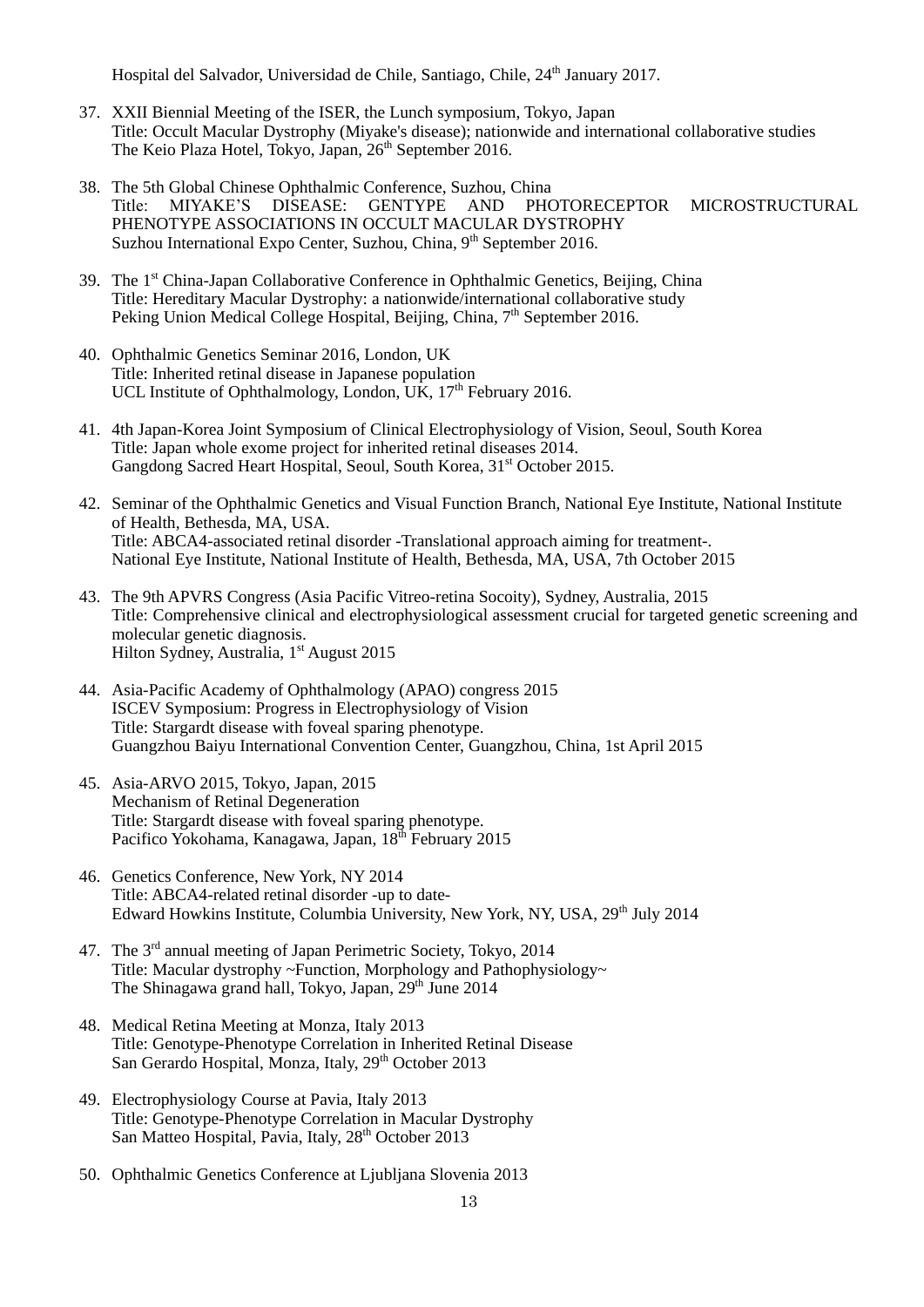Title: Phenotype and Genotype of Stargardt Disease -updated-Ljubljana University Medical Centre, Ljubljana, Slovenia, 25<sup>th</sup> October 2013

- 51. Retina updated meeting at Chongqing China 2013 Title: Genotype-phenotype correlations in Inherited Retinal Disease Southwest Eye Hospital, Third Military Medical University, Chongqing, China, 10<sup>th</sup> October 2013
- 52. Japanese Society of Clinical Electrophysiology and Vision (JSCEV) 60<sup>th</sup> symposium Title: Inherited Retinal Disease and Molecular Genetics Genotype-Phenotype Correlation Midland Hall, Nagoya, Japan, 6<sup>th</sup> October 2012
- 53. ISCEV symposium at European Association for Vision and Eye Research annual meeting 2011 Title: Progression of Electroretinogram Responses in Stargardt-Fundus Flavimaculatus: A longitudinal study Creta [Maris Convention Center,](http://www.maris.gr/featured-services/conferences-and-events-crete-greece.aspx) Hersonissos, Crete, Greece, 8<sup>th</sup> October 2011
- 54. Medical Retina Meeting in Collaboration with the Quinze-Vingts Hospital, Paris, France Title: A Longitudinal Study of the Electroretinogram Responses in Stargardt-Fundus Flavimaculatus Quinze-Vingts Hospital, Paris, France, 12<sup>th</sup> May 2010

#### **TEACHING, TRAINING, AND MENTORING**

- 1. Ophthalmology trainee (2009-2014); academic supervisor
- 2. Ophthalmology trainee (2010-2015); academic supervisor
- 3. Ophthalmology trainee (2011-2014); academic supervisor
- 4. Ophthalmology trainee (2011-2013); academic supervisor
- 5. Ophthalmology trainee (2012-2015); academic supervisor
- 6. Ophthalmology trainee (2013-2016); academic supervisor
- 7. PhD student (2017-); primary supervisor
- 8. PhD student (2018-); primary supervisor
- 9. PhD student (2018-); co-supervisor
- 10. MD student (2018-); primary supervisor
- 11. PhD student (2020-); primary supervisor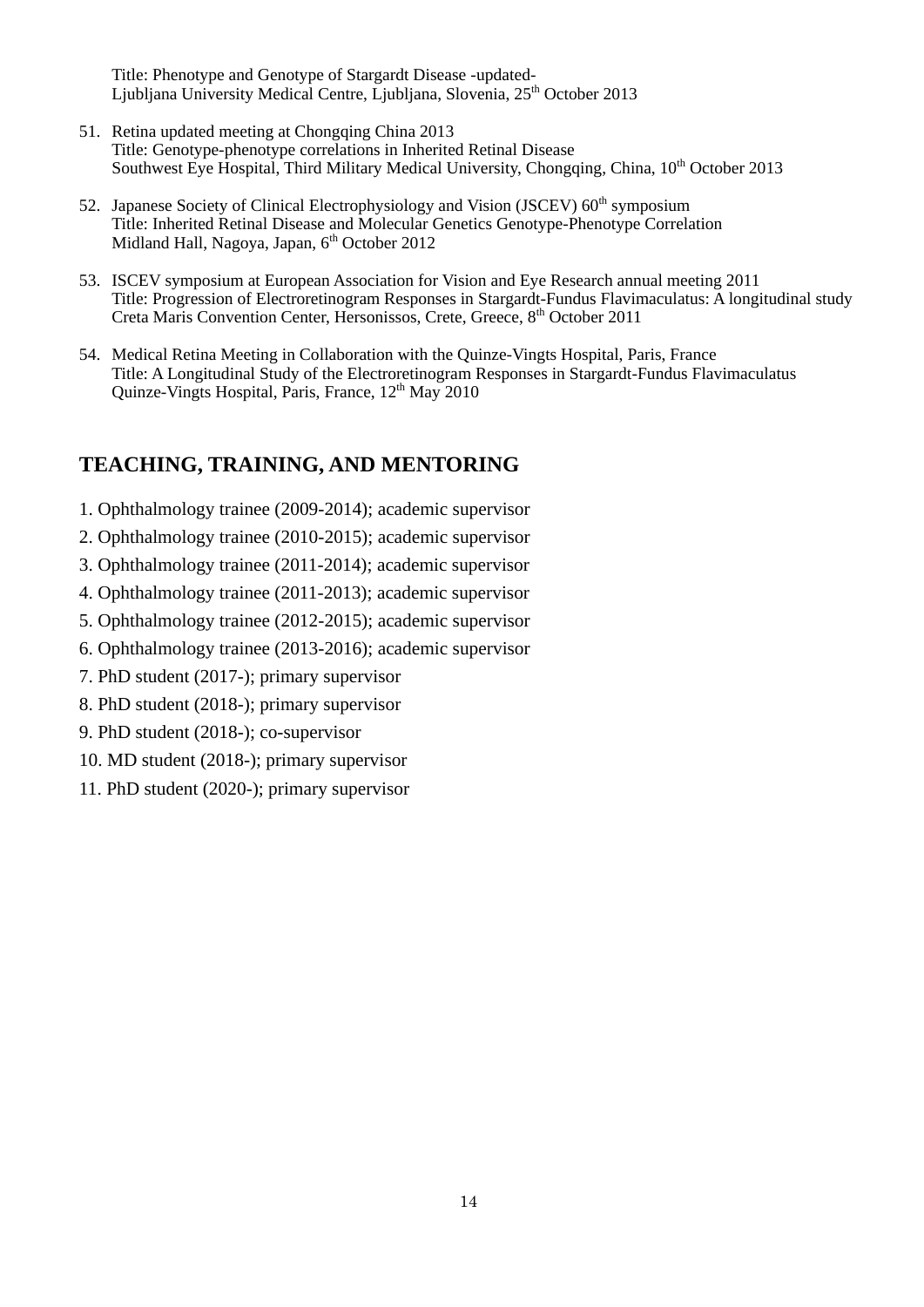# **PEER-REVIEWED PUBLICATIONS**

#### **(\*First Author,** †**corresponding author)**

**97 peer-reviewed international publications Total impact factor: 332.44 (Journal of Citation Reports) 28 publications as the first author and 11 publications as the corresponding author. 16 publications as group author.**

**Research gate RG score: 35.03 (Within top 7.5% of all ResearchGate members) Google Scholar Citations: 1158 (1034 since 2015), H-index 30 (27 since 2015)**

- 1. **Fujinami K\*†**, Oishi A\*; Japan Eye Genetics Consortium. Clinical and genetic characteristics of ten Japanese patients with PROM1-associated retinal disorder: a report of the phenotype spectrum and a literature review in the Japanese population. Am J Med Genet C Semin Med Genet. 2020. In press. IF 7.101
- 2. **Fujinami K\*†**, Liu X\*; Japan Eye Genetics Consortium. RP2-associated retinal disorder in a Japanese cohort: report of novel variants and a literature review, identifying a genotype-phenotype association. Am J Med Genet C Semin Med Genet. 2020. In press. IF 7.101
- 3. Liu X,..,**Fujinami K†**, Shiying Li**†**; for the East Asia Inherited Retinal Disease Society study group. Clinical and genetic characteristics of Stargardt disease in a large Western China cohort: report 1. Am J Med Genet C Semin Med Genet. 2020. In press. IF 7.101
- 4. Yang L\*, Joo K\*,…, Woo SJ4†, Sui R†, **Fujinami K\*†;** for the East Asia Inherited Retinal Disease Society study group. Spatial Functional Characteristics of East Asian Patients with Occult Macular Dystrophy (Miyake disease); EAOMD Report No.2. Am J Ophthalmol. In press.
- 5. Fujinami-Yokokawa Y\*, **Fujinami K**\* † , et al. Clinical and Genetic Characteristics of 18 Patients From 13 Japanese Families With CRX-associated Retinal Disorder: Identification of Genotype-phenotype Association. Sci Rep. 2020 Jun 12;10(1):9531. doi: 10.1038/s41598-020-65737-z.
- 6. Hirose A, Katagiri S, Hayashi T,… , **Fujinami K**, et al. Progress of Macular Atrophy During 30 Months' Follow-Up in a Patient With Spinocerebellar Ataxia type1 (SCA1). Doc Ophthalmol. In press.
- 7. Mizobuchi K, Hayashi T, Yoshitake K, **Fujinami K**, et al. Novel Homozygous CLN3 Missense Variant in Isolated Retinal Dystrophy: A Case Report and Electron Microscopic Findings. Mol Genet Genomic Med. In press.
- 8. Liu X, Gao L, Wang G, …, **Fujinami K**, Meng X, Li S. Oguchi Disease Caused by a Homozygous Novel SAG Splicing Alteration Associated With the Multiple Evanescent White Dot Syndrome: A 15-month Follow-Up. Doc Ophthalmol. In press.
- 9. Khan, M., Cornelis, S. S., del Pozo-Valero, M,…, **Fujinami K,** et al. Resolving the dark matter of ABCA4 for 1,054 Stargardt disease probands through integrated genomics and transcriptomics. Genet. Med. In press.
- 10. Katagiri S, Hayashi T, Nakamura M,…, **Fujinami K,** et al. RDH5-related fundus albipunctatus in a large Japanese cohort. Invest Ophthalmol Vis Sci. In press.
- 11. Berry V, Georgiou1 M, **Fujinami K** et al. Inherited Cataracts: Molecular Genetics, Clinical Features, Disease Mechanisms, and Novel Therapeutic Approaches. Br J Ophthalmol in press
- 12. Liu X<sup>\*</sup>, Fujinami K<sup>\*†</sup>,..., Fujinami-Yokokawa Y et al. Clinical and genetic characteristics of 15 affected patients from 12 Japanese families with GUCY2D-associated retinal disorder. Transl Vis Sci Technol. In press.
- 13. Murphy C,…, **Fujinami K,** Fujinami-Yokokawa Y et al. Phenogenon: Gene to Phenotype Associations for Rare Genetic Diseases. PLoS One. In press
- 14. Yang L<sup>\*</sup>, *Fujinami K*<sup>\*†</sup>,..., Fujinami-Yokokawa Y et al. Genetic Spectrum of EYS-associated Retinal Disease in a Large Japanese Cohort: Identification of Disease-associated Variants with Relatively High Allele Frequency. Sci Rep. In press
- 15. Kuniyoshi K, Hayashi T, Kameya S,…, **Fujinami K,** et al. Clinical Course and Electron Microscopic Findings in Lymphocytes of Patients with DRAM2-Associated Retinopathy. Int J Mol Sci. 2020 Feb 16;21(4). pii: E1331. doi: 10.3390/ijms21041331.
- 16. Bouzia Z, Georgiou M, Hull S,…, **Fujinami K,** et al. GUCY2D-Associated Leber Congenital Amaurosis: A Retrospective Natural History Study in Preparation for Trials of Novel Therapies. Am J Ophthalmol. 2020 Feb;210:59-70. doi: 10.1016/j.ajo.2019.10.019. Epub 2019 Nov 5.
- 17. Nakanishi A, Ueno S, Hayashi T,…, **Fujinami K,** et al. CHANGES OF CONE PHOTORECEPTOR MOSAIC IN AUTOSOMAL RECESSIVE BESTROPHINOPATHY. Retina. 2020 Jan;40(1):181-186. doi: 10.1097/IAE.0000000000002363.
- 18. Georgiou M, Kane T, Tanna P,…, **Fujinami K,** et al. Prospective Cohort Study of Childhood-Onset Stargardt Disease: Fundus Autofluorescence Imaging, Progression, Comparison with Adult-Onset Disease, and Disease Symmetry. Am J Ophthalmol. 2019 Dec 6. pii: S0002-9394(19)30547-1. doi: 10.1016/j.ajo.2019.11.008. [Epub ahead of print]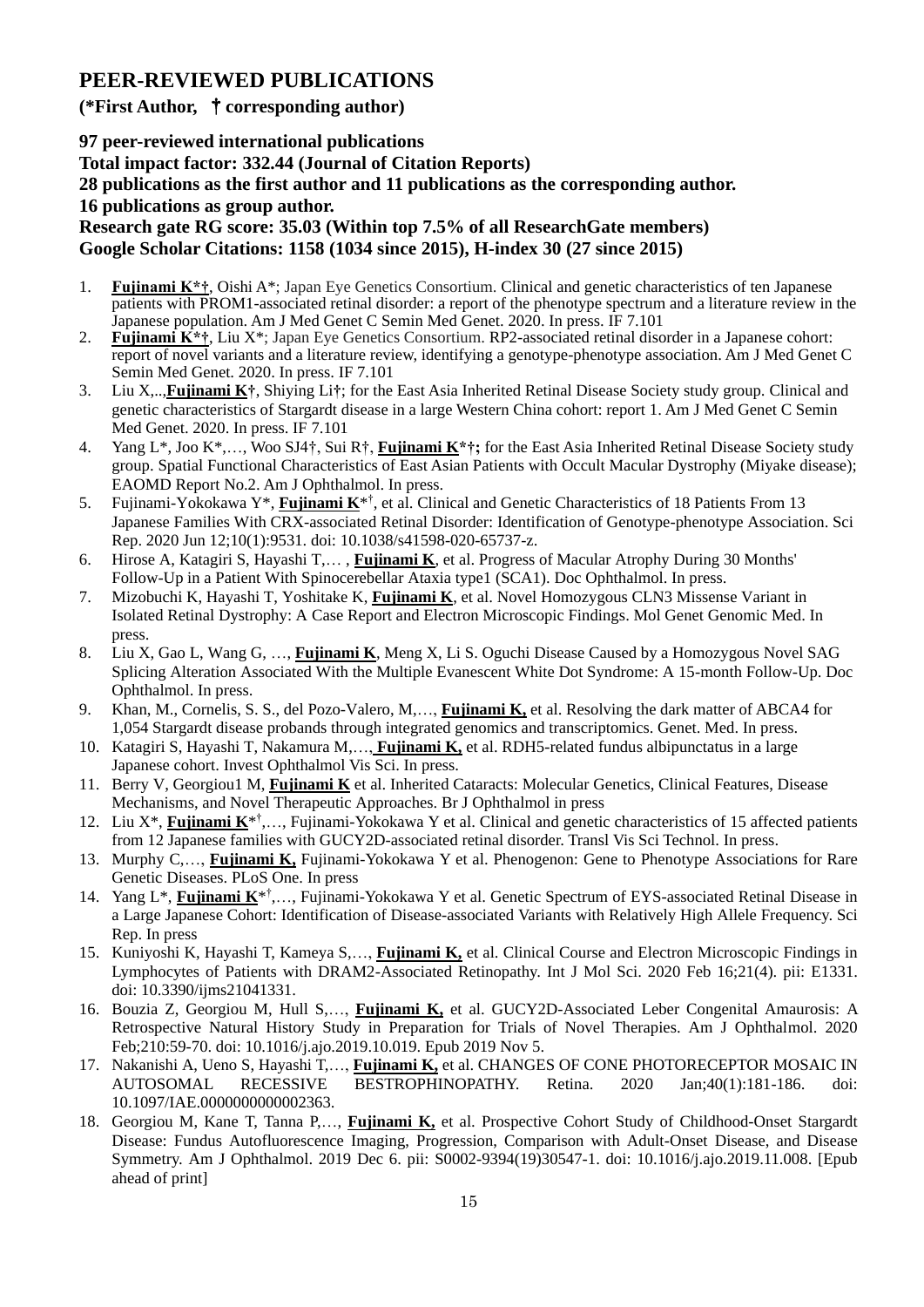- 19. Mizobuchi K, Hayashi T, Katagiri S,…, **Fujinami K,** et al. Characterization of GUCA1A-associated dominant cone/cone-rod dystrophy: low prevalence among Japanese patients with inherited retinal dystrophies. Sci Rep. 2019 Nov 14;9(1):16851. doi: 10.1038/s41598-019-52660-1.
- 20. Nakamura N, Tsunoda K, Mizuno Y,…, **Fujinami K,** et al. Clinical Stages of Occult Macular Dystrophy Based on Optical Coherence Tomographic Findings. Invest Ophthalmol Vis Sci. 2019 Nov 1;60(14):4691-4700. doi: 10.1167/iovs.19-27486.
- 21. Maeda-Katahira A, Nakamura N, Hayashi T,…, **Fujinami K,** et al. Autosomal dominant optic atrophy with OPA1 gene mutations accompanied by auditory neuropathy and other systemic complications in a Japanese cohort. Mol Vis. 2019 Oct 5;25:559-573. eCollection 2019.
- 22. Mawatari G, **Fujinami K.** Liu X, et al. Clinical and genetic characteristics of 14 patients from 13 Japanese families with RPGR-associated retinal disorder: report of eight novel variants. Hum Genome Var. 2019 Aug 2;6:34. doi: 10.1038/s41439-019-0065-7. eCollection 2019. Erratum in: Hum Genome Var. 2020 Feb 10;7:3.
- 23. Kameya S\*, **Fujinami K,**\*, Ueno S et al. Phenotypical Characteristics of POC1B-Associated Retinopathy in Japanese Cohort: Cone Dystrophy With Normal Funduscopic Appearance. Invest Ophthalmol Vis Sci. 2019 Aug 1;60(10):3432-3446. doi: 10.1167/iovs.19-26650.
- 24. Strauss RW, Kong X, Ho A,…, **Fujinami K,** et al. Progression of Stargardt Disease as Determined by Fundus Autofluorescence Over a 12-Month Period: ProgStar Report No. 11. JAMA Ophthalmol. 2019 Aug 1. doi: 10.1001/jamaophthalmol.2019.2885. [Epub ahead of print]
- 25. Tsunoda K, **Fujinami K.** Yoshitake K, et al. Late-onset night blindness with peripheral flecks accompanied by progressive trickle-like macular degeneration. Doc Ophthalmol. 2019 Dec;139(3):171-184. doi: 10.1007/s10633-019-09705-7. Epub 2019 Jul 8.
- 26. Fujinami-Yokokawa Y\*, Pontikos N\*, Yang L, ,…, **Fujinami K† ,** et al. Prediction of Causative Genes in Inherited Retinal Disorders from Spectral-Domain Optical Coherence Tomography Utilizing Deep Learning Techniques. J Ophthalmol. 2019 Apr 9;2019:1691064. doi: 10.1155/2019/1691064. eCollection 2019.
- 27. Fujinami K<sup>\*†</sup>, Yang L<sup>\*</sup>, Joo K<sup>\*</sup> et al. Clinical and Genetic Characteristics of East Asian Patients with Occult Macular Dystrophy (Miyake Disease): East Asia Occult Macular Dystrophy Studies Report Number 1. Ophthalmology. 2019 Oct;126(10):1432-1444. doi: 10.1016/j.ophtha.2019.04.032. Epub 2019 Apr 25.
- 28. Ervin AM, Strauss RW, Ahmed MI,…, **Fujinami K,** et al. A Workshop on Measuring the Progression of Atrophy Secondary to Stargardt Disease in the ProgStar Studies: Findings and Lessons Learned. Transl Vis Sci Technol. 2019 Apr 12;8(2):16. doi: 10.1167/tvst.8.2.16. eCollection 2019 Apr.
- 29. Tanna P, Georgiou M, Strauss RW,…, **Fujinami K,** et al. Cross-Sectional and Longitudinal Assessment of the Ellipsoid Zone in Childhood-Onset Stargardt Disease. Transl Vis Sci Technol. 2019 Mar 1;8(2):1. doi: 10.1167/tvst.8.2.1. eCollection 2019 Mar.
- 30. Suzuki K, Gocho K, Akeo K,…, **Fujinami K,** et al. High-Resolution Retinal Imaging Reveals Preserved Cone Photoreceptor Density and Choroidal Thickness in Female Carriers of Choroideremia. Ophthalmic Surg Lasers Imaging Retina. 2019 Feb 1;50(2):76-85. doi: 10.3928/23258160-20190129-03.
- 31. Kondo H, Oku K, Katagiri S,…, **Fujinami K,** et al. Novel mutations in the RS1 gene in Japanese patients with X-linked congenital retinoschisis. Hum Genome Var. 2019 Jan 8;6:3. doi: 10.1038/s41439-018-0034-6. eCollection 2019.
- 32. Mizobuchi K, Katagiri S, Hayashi T,…, **Fujinami K,** et al. Clinical findings of end-stage retinitis pigmentosa with a homozygous PDE6A variant (p.R653X). Am J Ophthalmol Case Rep. 2018 Dec 19;13:110-115. doi: 10.1016/j.ajoc.2018.12.019. eCollection 2019 Mar.
- 33. Ueno S, Inooka D, Meinert M,…, **Fujinami K,** et al. Three cases of acute-onset bilateral photophobia. Jpn J Ophthalmol. 2019 Mar;63(2):172-180. doi: 10.1007/s10384-018-00649-0. Epub 2019 Jan 2.
- 34. **Fujinami K.** Strauss RW, Chiang JP et al. Detailed genetic characteristics of an international large cohort of patients with Stargardt disease: ProgStar study report 8. Br J Ophthalmol. 2019 Mar;103(3):390-397. doi: 10.1136/bjophthalmol-2018-312064. Epub 2018 Jun 20.
- 35. Akiyama K, **Fujinami K.** Watanabe K, et al. Macular dysfunction in patients with macula-on rhegmatogenous retinal detachments. Br J Ophthalmol. 2019 Mar;103(3):404-409. doi: 10.1136/bjophthalmol-2018-312153. Epub 2018 Jun 1.
- 36. Ando R, Saito W, Kanda A, ,…, **Fujinami K,** et al. Clinical Features of Japanese Patients With Anti-ホア-enolase Antibody-Positive Autoimmune Retinopathy: Novel Subtype of Multiple Drusen. Am J Ophthalmol. 2018 Dec;196:181-196. doi: 10.1016/j.ajo.2018.08.044. Epub 2018 Sep 7.
- 37. Kumaran N, Rubin GS, Kalitzeos A,…, **Fujinami K,** et al. A Cross-Sectional and Longitudinal Study of Retinal Sensitivity in RPE65-Associated Leber Congenital Amaurosis. Invest Ophthalmol Vis Sci. 2018 Jul 2;59(8):3330-3339. doi: 10.1167/iovs.18-23873. Erratum in: Invest Ophthalmol Vis Sci. 2018 Aug;59(10):4326.
- 38. Akiyama K, **Fujinami K.** Watanabe K, et al. VALIDITY AND EFFICACY OF INTERNAL LIMITING MEMBRANE PEELING DURING INITIAL VITRECTOMY FOR RHEGMATOGENOUS RETINAL DETACHMENT: VISUAL OUTCOMES IN MACULA-SPARING CASES. Retin Cases Brief Rep. 2018 Jun 25.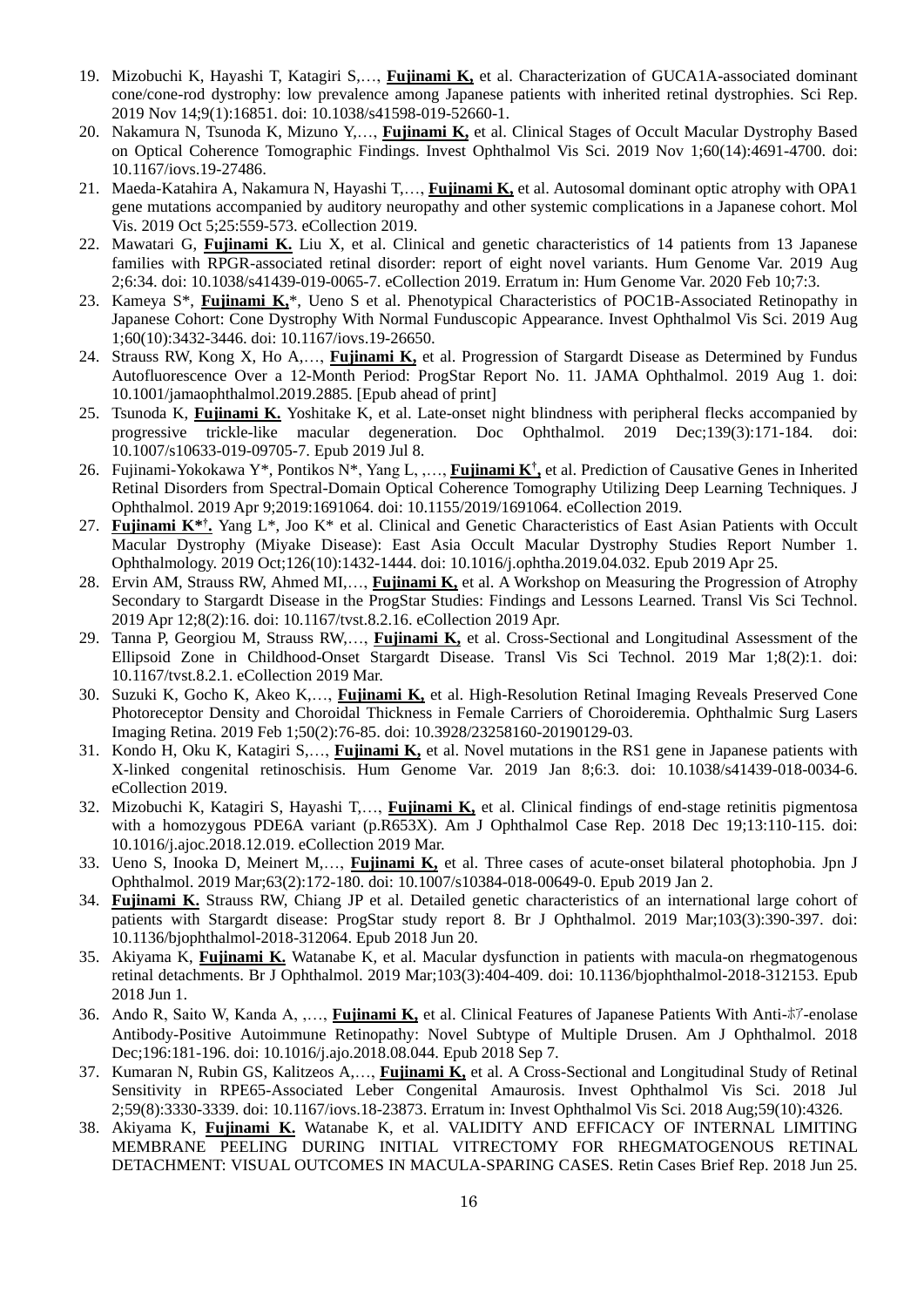doi: 10.1097/ICB.0000000000000758. [Epub ahead of print]

- 39. Thompson DA, **Fujinami K,** Perlman I, et al. ISCEV extended protocol for the dark-adapted red flash ERG. Doc Ophthalmol. 2018 Jun;136(3):191-197. doi: 10.1007/s10633-018-9644-z. Epub 2018 Jun 22.
- 40. Kong X\*, **Fujinami K**\*, Strauss RW\* et al. Visual Acuity Change Over 24 Months and Its Association With Foveal Phenotype and Genotype in Individuals With Stargardt Disease: ProgStar Study Report No. 10. JAMA Ophthalmol. 2018 Aug 1;136(8):920-928. doi: 10.1001/jamaophthalmol.2018.2198.
- 41. Schönbach EM, Strauss RW, Kong X,…, **Fujinami K,** et al. Longitudinal Changes of Fixation Location and Stability Within 12 Months in Stargardt Disease: ProgStar Report No. 12. Am J Ophthalmol. 2018 Sep;193:54-61. doi: 10.1016/j.ajo.2018.06.003. Epub 2018 Jun 8.
- 42. Mahroo OA\*, **Fujinami K**\*, Moore AT et al. Retinal findings in a patient with mutations in ABCC6 and ABCA4. Eye (Lond). 2018 Sep;32(9):1542-1543. doi: 10.1038/s41433-018-0106-3. Epub 2018 May 16. No abstract available.
- 43. Khan KN, Kasilian M, Mahroo OAR, ,…, **Fujinami K,** et al. Early Patterns of Macular Degeneration in ABCA4-Associated Retinopathy. Ophthalmology. 2018 May;125(5):735-746. doi: 10.1016/j.ophtha.2017.11.020. Epub 2018 Jan 6.
- 44. Kominami A, Ueno S, Kominami T, ,…, **Fujinami K,** et al. Case of cone dystrophy with normal fundus appearance associated with biallelic POC1B variants. Ophthalmic Genet. 2018 Apr;39(2):255-262. doi: 10.1080/13816810.2017.1408846. Epub 2017 Dec 8.
- 45. Fiorentino A, **Fujinami K,** Arno G, et al. Missense variants in the X-linked gene PRPS1 cause retinal degeneration in females. Hum Mutat. 2018 Jan;39(1):80-91. doi: 10.1002/humu.23349. Epub 2017 Oct 17.
- 46. Kong X, West SK, Strauss RW,…, **Fujinami K,** et al. Progression of Visual Acuity and Fundus Autofluorescence in Recent-Onset Stargardt Disease: ProgStar Study Report #4. Ophthalmol Retina. 2017 Nov - Dec;1(6):514-523. doi: 10.1016/j.oret.2017.02.008. Epub 2017 Apr 28.
- 47. Schönbach EM, Ibrahim MA, Strauss RW,…, **Fujinami K,** et al. Fixation Location and Stability Using the MP-1 Microperimeter in Stargardt Disease: ProgStar Report No. 3. Ophthalmol Retina. 2017 Jan - Feb;1(1):68-76. doi: 10.1016/j.oret.2016.08.009. Epub 2016 Oct 31.
- 48. Kato Y, Hanazono G, **Fujinami K,** et al. Parafoveal Photoreceptor Abnormalities in Asymptomatic Patients With RP1L1 Mutations in Families With Occult Macular Dystrophy. Invest Ophthalmol Vis Sci. 2017 Dec 1;58(14):6020-6029. doi: 10.1167/iovs.17-21969.
- 49. Sasaki M, Kato Y, **Fujinami K,** et al. Advanced quantitative analysis of the sub-retinal pigment epithelial space in recurrent neovascular age-related macular degeneration. PLoS One. 2017 Nov 2;12(11):e0186955. doi: 10.1371/journal.pone.0186955. eCollection 2017.
- 50. Strauss RW, Muñoz B, Ho A,…, **Fujinami K,** et al. Progression of Stargardt Disease as Determined by Fundus Autofluorescence in the Retrospective Progression of Stargardt Disease Study (ProgStar Report No. 9). JAMA Ophthalmol. 2017 Nov 1;135(11):1232-1241. doi: 10.1001/jamaophthalmol.2017.4152.
- 51. Kong X, Strauss RW, Cideciyan AV,…, **Fujinami K,** et al. Visual Acuity Change over 12 Months in the Prospective Progression of Atrophy Secondary to Stargardt Disease (ProgStar) Study: ProgStar Report Number 6. Ophthalmology. 2017 Nov;124(11):1640-1651. doi: 10.1016/j.ophtha.2017.04.026. Epub 2017 May 23.
- 52. Strauss RW, Muñoz B, Ho A,…, **Fujinami K,** et al. Incidence of Atrophic Lesions in Stargardt Disease in the Progression of Atrophy Secondary to Stargardt Disease (ProgStar) Study: Report No. 5. JAMA Ophthalmol. 2017 Jul 1;135(7):687-695. doi: 10.1001/jamaophthalmol.2017.1121.
- 53. Schönbach EM, Wolfson Y, Strauss RW,…, **Fujinami K,** et al. Macular Sensitivity Measured With Microperimetry in Stargardt Disease in the Progression of Atrophy Secondary to Stargardt Disease (ProgStar) Study: Report No. 7. JAMA Ophthalmol. 2017 Jul 1;135(7):696-703. doi: 10.1001/jamaophthalmol.2017.1162.
- 54. Tanna P, Strauss RW, **Fujinami K,** et al. Stargardt disease: clinical features, molecular genetics, animal models and therapeutic options. Br J Ophthalmol. 2017 Jan;101(1):25-30. doi: 10.1136/bjophthalmol-2016-308823. Epub 2016 Aug 4. Review.
- 55. Fakin A, Robson AG, Chiang JP,…, **Fujinami K,** et al. The Effect on Retinal Structure and Function of 15 Specific ABCA4 Mutations: A Detailed Examination of 82 Hemizygous Patients. Invest Ophthalmol Vis Sci. 2016 Nov 1;57(14):5963-5973. doi: 10.1167/iovs.16-20446.
- 56. **Fujinami K,** Kameya S, Kikuchi S et al. Novel RP1L1 Variants and Genotype-Photoreceptor Microstructural Phenotype Associations in Cohort of Japanese Patients With Occult Macular Dystrophy. Invest Ophthalmol Vis Sci. 2016 Sep 1;57(11):4837-46. doi: 10.1167/iovs.16-19670.
- 57. Fakin A, Robson AG, **Fujinami K,** et al. Phenotype and Progression of Retinal Degeneration Associated With Nullizigosity of ABCA4. Invest Ophthalmol Vis Sci. 2016 Sep 1;57(11):4668-78. doi: 10.1167/iovs.16-19829.
- 58. Akiyama K, **Fujinami K,** Watanabe K, et al. Internal Limiting Membrane Peeling to Prevent Post-vitrectomy Epiretinal Membrane Development in Retinal Detachment. Am J Ophthalmol. 2016 Nov;171:1-10. doi: 10.1016/j.ajo.2016.08.015. Epub 2016 Aug 18.
- 59. Nakamura N, **Fujinami K,** Mizuno Y, et al. Evaluation of cone function by a handheld non-mydriatic flicker electroretinogram device. Clin Ophthalmol. 2016 Jun 30;10:1175-85. doi: 10.2147/OPTH.S104721. eCollection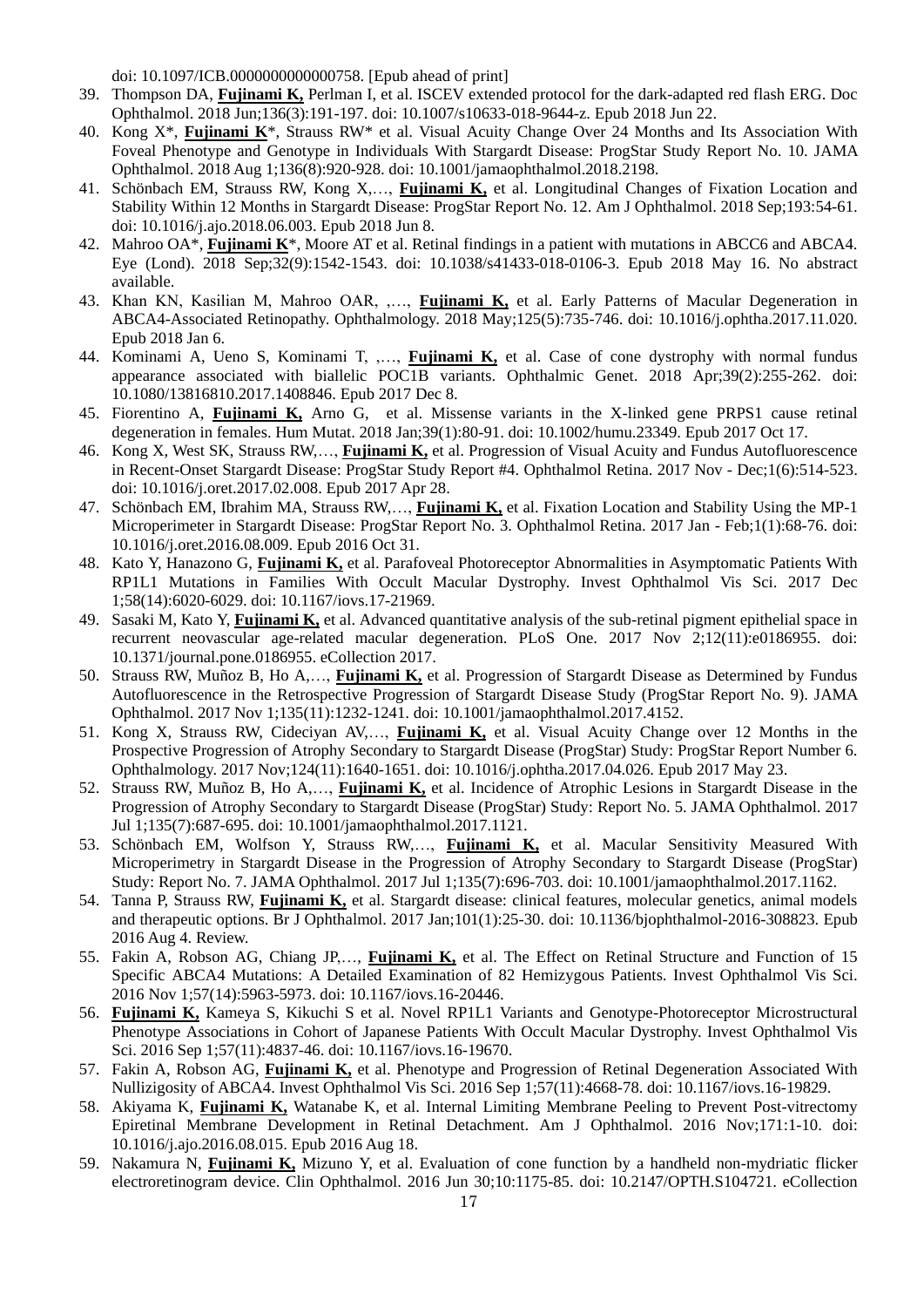2016.

- 60. Kong X, Strauss RW, Michaelides M,…, **Fujinami K,** et al. Visual Acuity Loss and Associated Risk Factors in the Retrospective Progression of Stargardt Disease Study (ProgStar Report No. 2). Ophthalmology. 2016 Sep;123(9):1887-97. doi: 10.1016/j.ophtha.2016.05.027. Epub 2016 Jul 2.
- 61. Hirakata T\*, **Fujinami K**\*, Watanabe K et al. One-year outcome of intravitreal aflibercept injection for age-related macular degeneration resistant to ranibizumab: rapid morphologic recovery and subsequent visual improvement. Clin Ophthalmol. 2016 May 26;10:969-77. doi: 10.2147/OPTH.S101596. eCollection 2016.
- 62. Kamoshita M, **Fujinami K,** Toda E, et al. Neuroprotective effect of activated 5'-adenosine monophosphate-activated protein kinase on cone system function during retinal inflammation. BMC Neurosci. 2016 Jun 10;17(1):32. doi: 10.1186/s12868-016-0268-5.
- 63. Nakanishi A, Ueno S, Hayashi T,…, **Fujinami K,** et al. Clinical and Genetic Findings of Autosomal Recessive Bestrophinopathy in Japanese Cohort. Am J Ophthalmol. 2016 Aug;168:86-94. doi: 10.1016/j.ajo.2016.04.023. Epub 2016 May 7.
- 64. Strauss RW, Ho A, Muñoz B,…, **Fujinami K,** et al. The Natural History of the Progression of Atrophy Secondary to Stargardt Disease (ProgStar) Studies: Design and Baseline Characteristics: ProgStar Report No. 1. Ophthalmology. 2016 Apr;123(4):817-28. doi: 10.1016/j.ophtha.2015.12.009. Epub 2016 Jan 16.
- 65. Mizuno M\*, **Fujinami K**\*, Watanabe K et al. Macular Hole Associated with Vogt-Koyanagi-Harada Disease at the Acute Uveitic Stage. Case Rep Ophthalmol. 2015 Sep 15;6(3):328-32. doi: 10.1159/000440679. eCollection 2015 Sep-Dec.
- 66. Kato Y, Tsunoda K, **Fujinami K**, et al. Association of Retinal Artery and Other Inner Retinal Structures With Distribution of Tapetal-like Reflex in Oguchi's Disease. Invest Ophthalmol Vis Sci. 2015 Apr;56(4):2162-72. doi: 10.1167/iovs.14-16198.
- 67. **Fujinami K**, Zernant J, Chana RK et al. Clinical and molecular characteristics of childhood-onset Stargardt disease. Ophthalmology. 2015 Feb;122(2):326-34. doi: 10.1016/j.ophtha.2014.08.012. Epub 2014 Oct 12.
- 68. Nishikawa Y\*, **Fujinami K**\*, Watanabe K et al. Clinical course of focal choroidal excavation in Vogt-Koyanagi-Harada disease. Clin Ophthalmol. 2014 Dec 4;8:2461-5. doi: 10.2147/OPTH.S75558. eCollection 2014.
- 69. Singh R, **Fujinami K**, Moore AT, et al. Branch retinal artery occlusion secondary to prepapillary arterial loop. Retin Cases Brief Rep. 2014 Spring;8(2):124-6. doi: 10.1097/ICB.0000000000000020.
- 70. Tanaka H\*, **Fujinami K**\*, Watanabe K et al. Haptic breakage after transscleral fixation of a single-piece acrylic intraocular lens. Case Rep Ophthalmol. 2014 Jul 12;5(2):212-6. doi: 10.1159/000365350. eCollection 2014 May.
- 71. Yamazaki R, Tsunoda K, **Fujinami K,** et al. Fundus autofluorescence imaging in a patient with the juvenile form of galactosialidosis. Ophthalmic Surg Lasers Imaging Retina. 2014 May-Jun;45(3):259-61. doi: 10.3928/23258160-20140425-01. Epub 2014 Apr 29.
- 72. Singh R, **Fujinami K† ,** Chen LL, et al. Longitudinal follow-up of siblings with a discordant Stargardt disease phenotype. Acta Ophthalmol. 2014 Jun;92(4):e331-2. doi: 10.1111/aos.12280. Epub 2014 Jan 16. No abstract available.
- 73. **Fujinami K,** Singh R, Carroll J et al. Fine central macular dots associated with childhood-onset Stargardt Disease. Acta Ophthalmol. 2014 Mar;92(2):e157-9. doi: 10.1111/aos.12259. Epub 2013 Sep 11. No abstract available.
- 74. **Fujinami K,** Lois N, Mukherjee R et al. A longitudinal study of Stargardt disease: quantitative assessment of fundus autofluorescence, progression, and genotype correlations. Invest Ophthalmol Vis Sci. 2013 Dec 17;54(13):8181-90. doi: 10.1167/iovs.13-12104.
- 75. **Fujinami K,** Zernant J, Chana RK et al. ABCA4 gene screening by next-generation sequencing in a British cohort. Invest Ophthalmol Vis Sci. 2013 Oct 11;54(10):6662-74. doi: 10.1167/iovs.13-12570.
- 76. **Fujinami K,** Sergouniotis PI, Davidson AE et al. Clinical and molecular analysis of Stargardt disease with preserved foveal structure and function. Am J Ophthalmol. 2013 Sep;156(3):487-501.e1. doi: 10.1016/j.ajo.2013.05.003.
- 77. **Fujinami K,** Tsunoda K, Nakamura N et al. Molecular characteristics of four Japanese cases with KCNV2 retinopathy: report of novel disease-causing variants. Mol Vis. 2013 Jul 20;19:1580-90. Print 2013.
- 78. **Fujinami K,** Sergouniotis PI, Davidson AE et al. The clinical effect of homozygous ABCA4 alleles in 18 patients. Ophthalmology. 2013 Nov;120(11):2324-31. doi: 10.1016/j.ophtha.2013.04.016. Epub 2013 Jun 12.
- 79. **Fujinami K,** Lois N, Davidson AE et al. A longitudinal study of stargardt disease: clinical and electrophysiologic assessment, progression, and genotype correlations. Am J Ophthalmol. 2013 Jun;155(6):1075-1088.e13. doi: 10.1016/j.ajo.2013.01.018. Epub 2013 Mar 15.
- 80. Tsunoda K, Usui T, Hatase T, ,…, **Fujinami K,** et al. Clinical characteristics of occult macular dystrophy in family with mutation of RP1l1 gene. Retina. 2012 Jun;32(6):1135-47. doi: 10.1097/IAE.0b013e318232c32e.
- 81. **Fujinami K**, Tsunoda K, Nakamura M et al. Oguchi disease with unusual findings associated with a heterozygous mutation in the SAG gene. Arch Ophthalmol. 2011 Oct;129(10):1375-6. doi: 10.1001/archophthalmol.2011.300. No abstract available.
- 82. Chai Y, Yamazaki H, **Fujinami K**, et al. Case of acute zonal occult outer retinopathy with abnormal pattern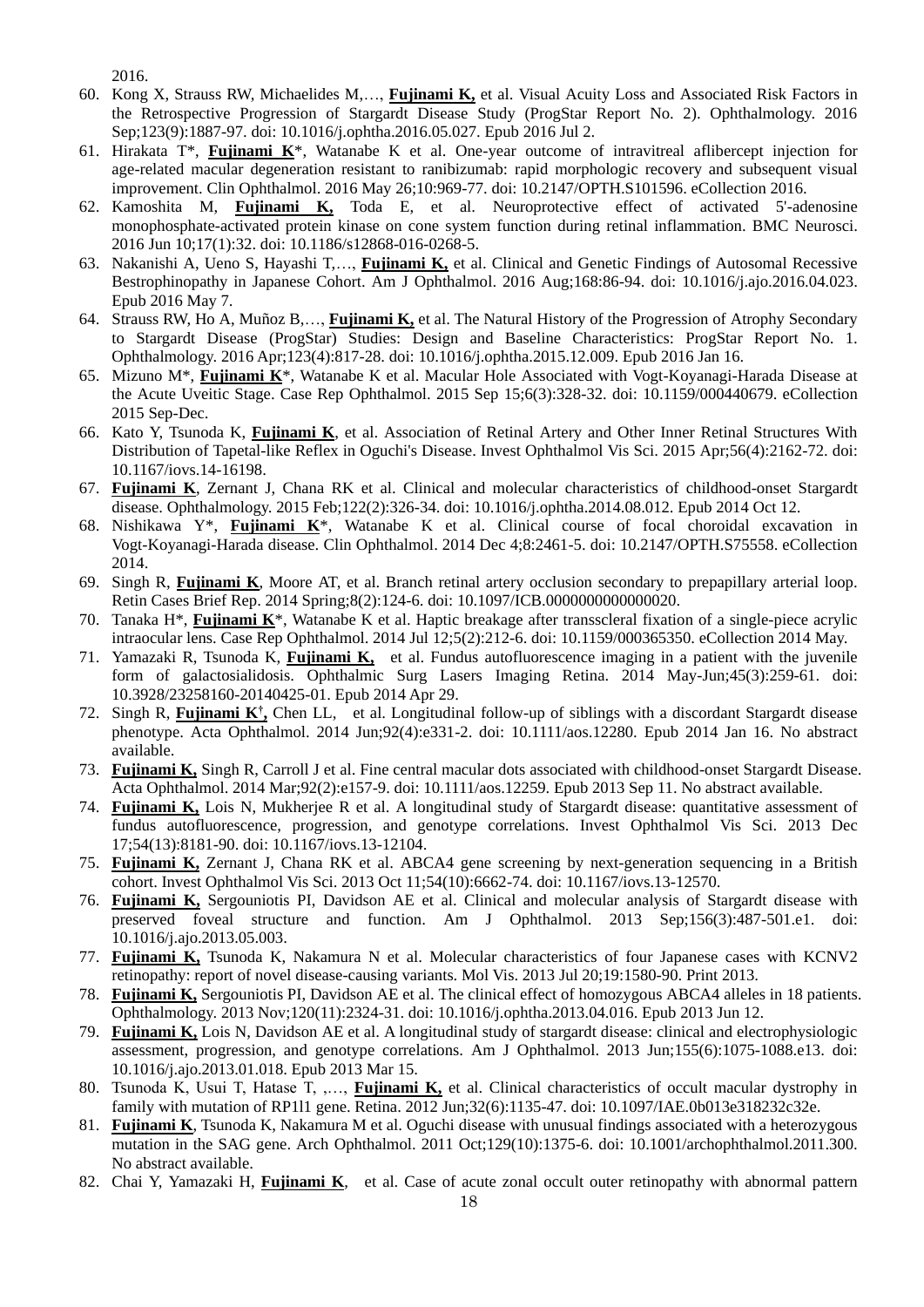visual evoked potentials. Clin Ophthalmol. 2011;5:1235-41. doi: 10.2147/OPTH.S23194. Epub 2011 Sep 6.

- 83. Tsunoda K, **Fujinami K**, Miyake Y., et al. Selective abnormality of cone outer segment tip line in acute zonal occult outer retinopathy as observed by spectral-domain optical coherence tomography. Arch Ophthalmol. 2011 Aug;129(8):1099-101. doi: 10.1001/archophthalmol.2011.217. No abstract available.
- 84. **Fujinami K**, Tsunoda K, Hanazono G et al. Fundus autofluorescence in autosomal dominant occult macular dystrophy. Arch Ophthalmol. 2011 May;129(5):597-602. doi: 10.1001/archophthalmol.2011.96.
- 85. **Fujinami K**, Akahori M, Fukui M et al. Stargardt disease with preserved central vision: identification of a putative novel mutation in ATP-binding cassette transporter gene. Acta Ophthalmol. 2011 May;89(3):e297-8. doi: 10.1111/j.1755-3768.2009.01848.x. No abstract available.
- 86. **Fujinami K,** Yokoi T, Hiraoka M et al. Choroidal neovascularization in a child following laser pointer-induced macular injury. Jpn J Ophthalmol. 2010 Nov;54(6):631-3. doi: 10.1007/s10384-010-0876-z. Epub 2010 Dec 30. No abstract available.
- 87. Terauchi N, **Fujinami K**, Shinoda K, et al. Transient macular dysfunction determined by focal macular electroretinogram. Br J Ophthalmol. 2007 Dec;91(12):1709-10. No abstract available.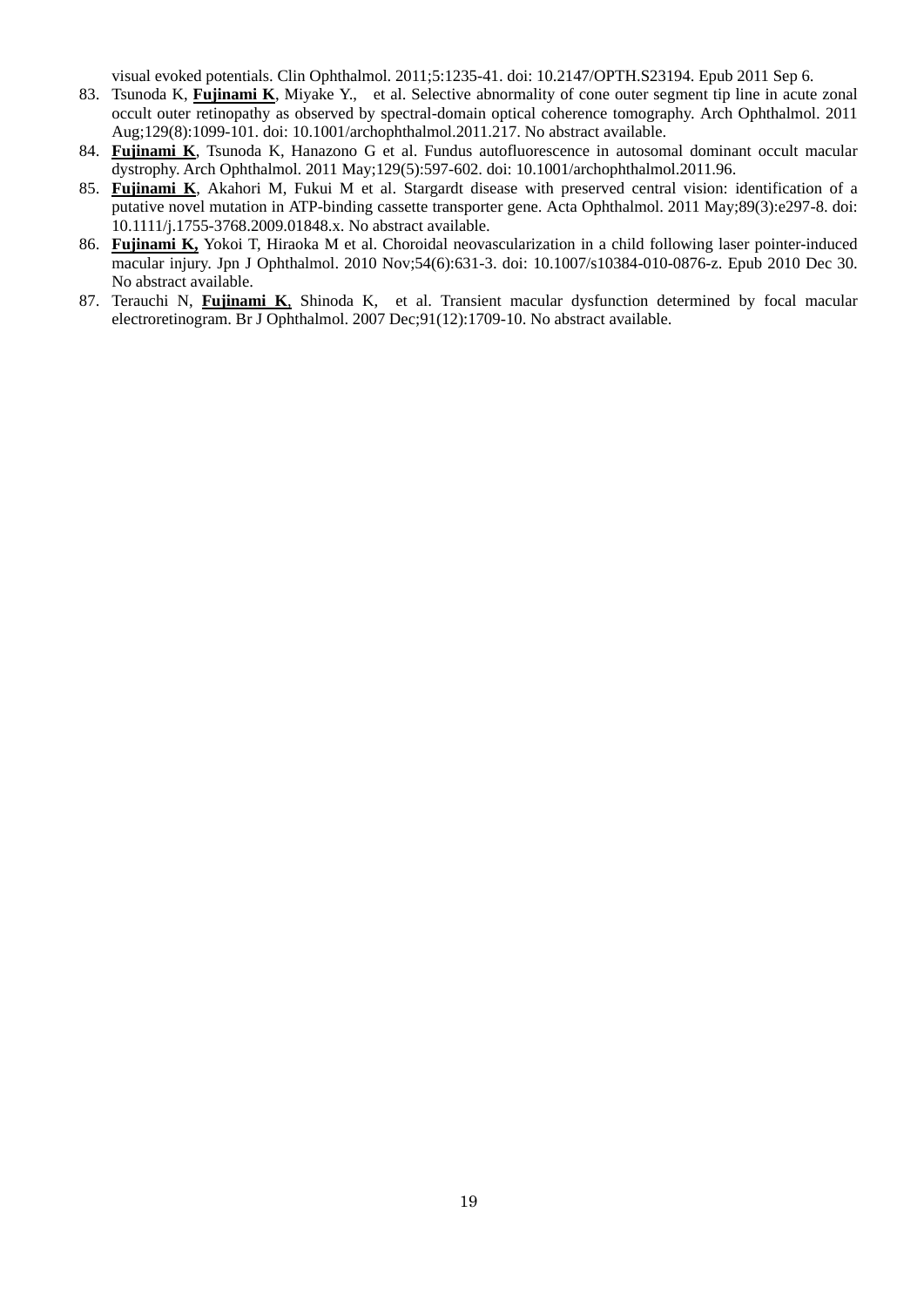# **TEXTBOOK/BOOK CHAPTER**

- 1. Liu X, Fujinami (Yokokawa) Y, Yang L, Arno G, **Fujinami K\***; East Asia Inherited Retinal Disease Consortium (EAIRDc). Stargardt disease in Asian population. Advances in Vision Research, Volume II, 2019. 279-295.
- 2. Georgiou M, Fujinami K, Michaelides M. Retinal Imaging in Inherited Retinal Diseases. Annals of Eye Science. In press.
- 3. Fujinami K, Fujinami-Yokokawa Y, Yang L, Liu X, Arno G, Pontikos N; East Asia Inherited Retinal Disease Society (EAIRDs) Study Group. Stargardt disease. Inherited retinal disease, In Press.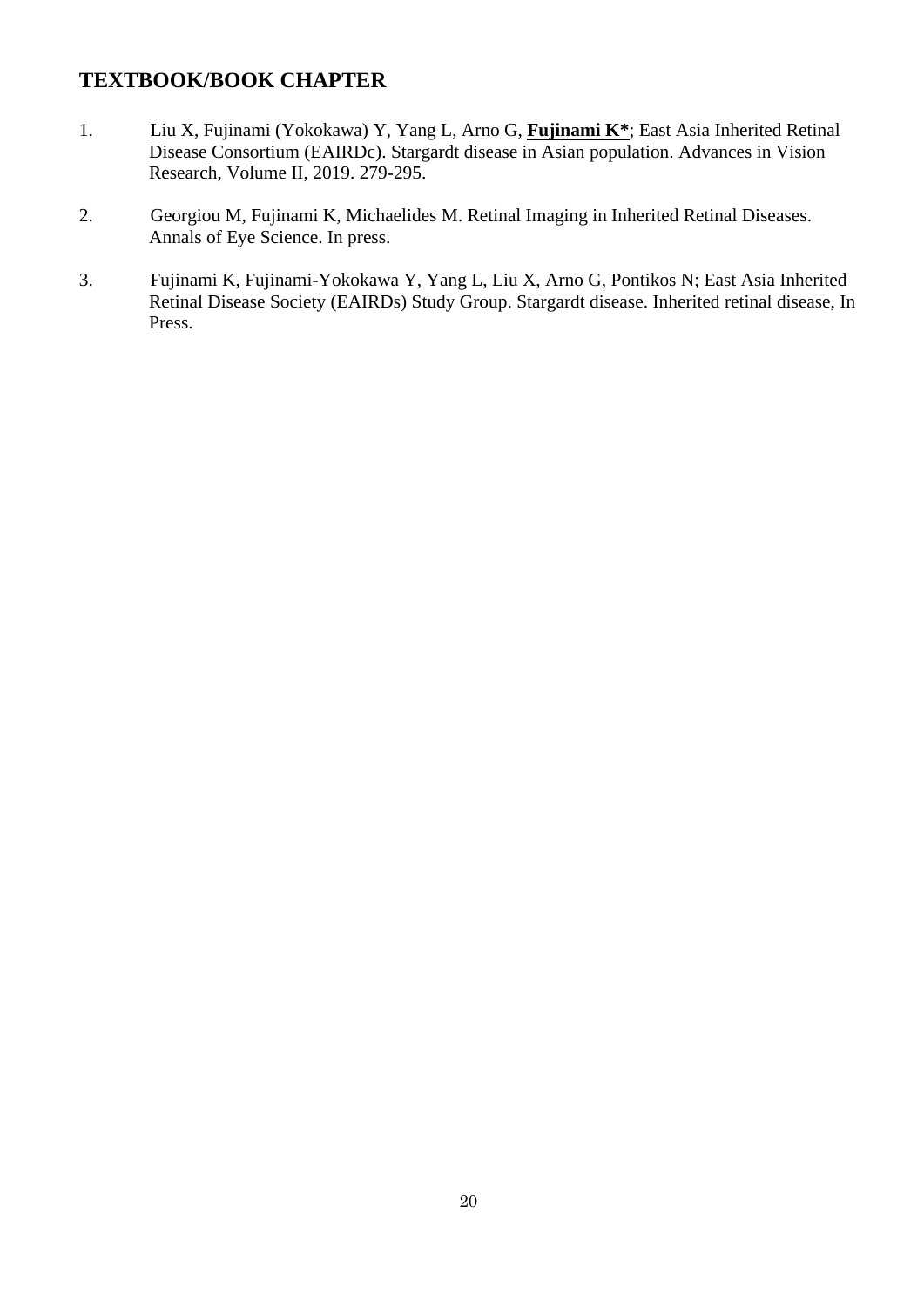#### **JAPANESE PUBLICATIONS (Total 21 articles)**

#### <**Peer reviewed>**

1. 中村 奈津子, 角田 和繁, 藤波 芳, 篠田 啓, 富田 香, 畑瀬 哲尚, 臼井 知聡, 赤堀 正和, 岩 田 岳, 三宅 養三. 10 年以上の長期観察を行った杆体反応の増強を伴う錐体ジストロフィの 4 例. 日眼会誌. 117 (8): 629-640, 2013.

#### <**Non-peer reviewed>**

- 1. 藤波 芳、藤波(横川)優、Lizhu Yang、Xiao Liu、Gavin Arno. 黄斑ジストロフィの分子病態. 眼科 60(4):309-321, 2018.
- 2. 藤波 芳.,他、学会トピックス 第 65 回日本臨床視覚電気生理学会.POC1B 関連網膜症にお ける表現型スペクトラム:眼底正常な錐体ジストロフィ.日本眼科学会雑誌 122(3): 251, 2018.
- 3. 藤波 芳,他、学会トピックス 第 56 回日本網膜硝子体学会総会.Clinical and Genetic Characteristics of East Asian Patients with Occult Macular Dystrophy:East Asia Inherited Retinal Disease Consortium (EAIRDc).日本眼科学会雑誌 122(4): 330-331, 2018.
- 4. 藤波 芳. ゲノム情報と国内・国際ネットワーク.あたらしい眼科. 34(7):987-993, 2017.
- 5. 藤波 芳. 第4章 網膜・硝子体疾患 Stargardt 病.メジカルビュー社、一目でわかる眼疾患の 見分け方 下巻、73-74, 2016.
- 6. 藤波 芳. 第 3 章 各論 III 錐体優位の変性 Stargardt 病.医学書院、網膜変性疾患診療のす べて (眼科臨床エキスパート)、301-314, 2016.
- 7. 藤波 芳. 図説「目で見る遺伝医学」シリーズ(No.5)遺伝性網膜疾患の現状と展望.医療. 70(6):282-287, 2016.
- 8. 石田 晋、小沢洋子、近藤峰生、中澤 徹、平見恭彦、藤波 芳、安川 力、山城健児. 網膜研 究・診療の未来予想図.Retina Medicine 4(1): 1 -9 2015.
- 9. 藤波 芳. 網膜電気生理学の未来予想図.Retina Medicine 4(1): 38 -49 2015.
- 10. 藤波 芳. 結果の見かた② 局所 ERG.眼科ケア 17(11):47-56, 2015
- 11. 藤波 芳. 遺伝性疾患 Stargardt 病. 眼科 57(4):575-584, 2015.
- 12. 藤波 芳. 症状と鑑別診断 羞明・昼盲の鑑別疾患. 眼科 57(4):575-584, 2015.
- 13. 藤波 芳. 電気生理学的検査、黄斑部局所 ERG. 眼科 56(4):511-521, 2014.
- 14. 角田和繁、藤波 芳. 【眼と遺伝】黄斑ジストロフィ(三宅病を含めて).眼科 56(5):575-584, 2014.
- 15. 藤波 芳、中村奈津子. IV どう読む?/先天性疾患 錐体(杆体)ジストロフィ.新版 どうと る?どう読む?ERG 92-95, 2014.
- 16. 藤波 芳. IV どう読む?/先天性疾患 Stargardt 病(ABCA4-related retinal disease).新版 どうと る?どう読む?ERG -104-105, 2014.
- 17. 藤波 芳. 黄斑部遺伝性疾患の臨床診断と遺伝性治療を目標とした分子遺伝学的解析. 医科学 応用研究財団研究報告 30:148-156, 2013
- 18. 角田 和繁、藤波 芳. 【眼底自発蛍光と網膜臨床】 黄斑ジストロフィと自発蛍光. 眼科 55(9):1003-1008, 2013.
- 19. 角田 和繁、藤波 芳. 黄斑ジストロフィ. 専門医のための眼科診療クオリファイ 14 網膜機能 検査 A to Z 303-301, 2012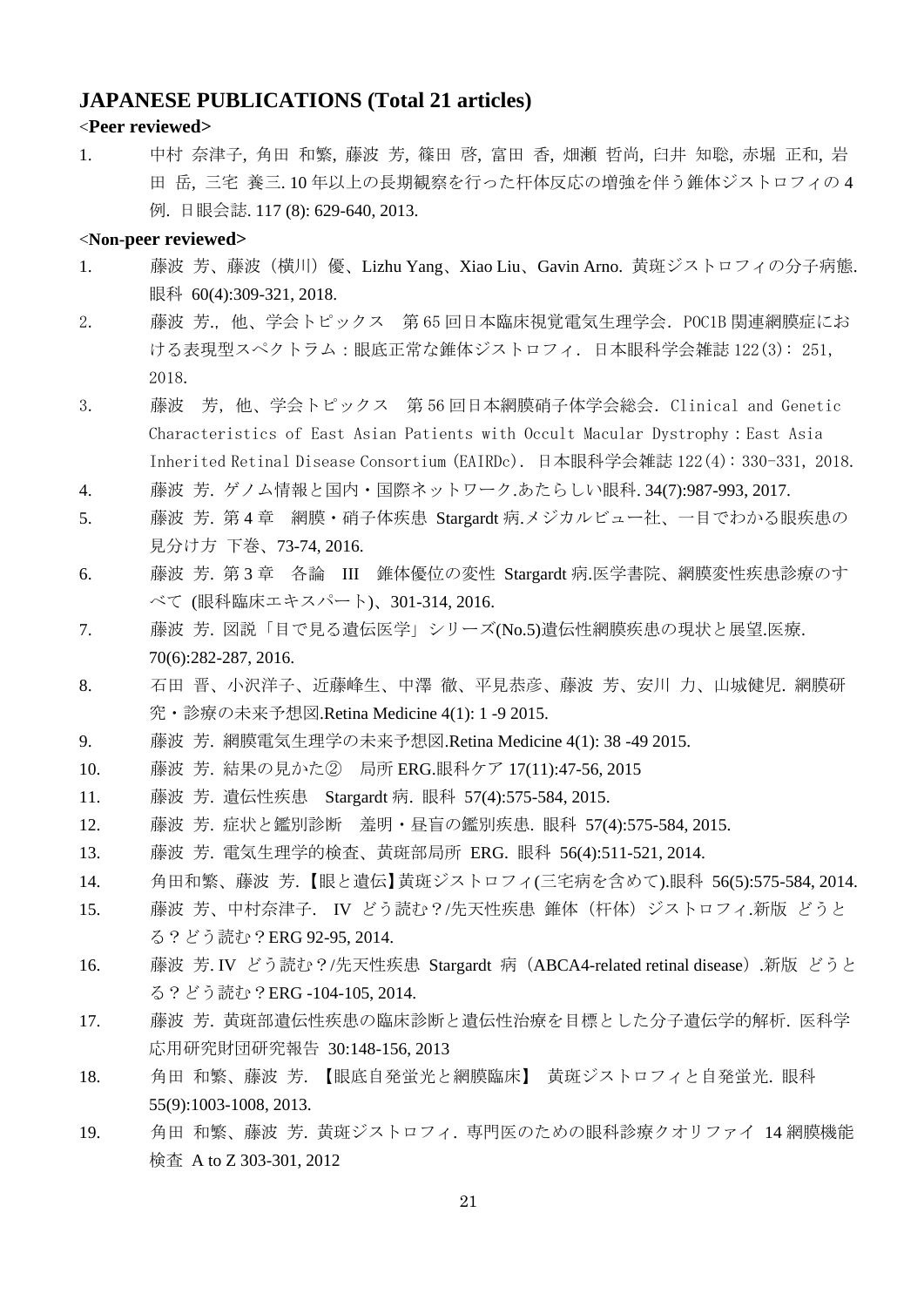- 20. 藤波 芳、角田 和繁. 黄斑ジストロフィの遺伝子異常~Genotype-phenotype correlation in macular dystrophy~. 眼科 53(2):239-255, 2011.
- 21. 藤波 芳. Stargardt 病 Stargardt-Fundus Flavimaculatus. あたらしい眼科 28(7):927-936, 2011.
- 22. 岩波 将輝、永井 正子、藤波 芳、吉田 真理子、大野 建治.海外論文紹介 論文 3 ドライアイ による光学的収差と視機能低下 Frontiers in Dry Eye 12(1):21, 2007.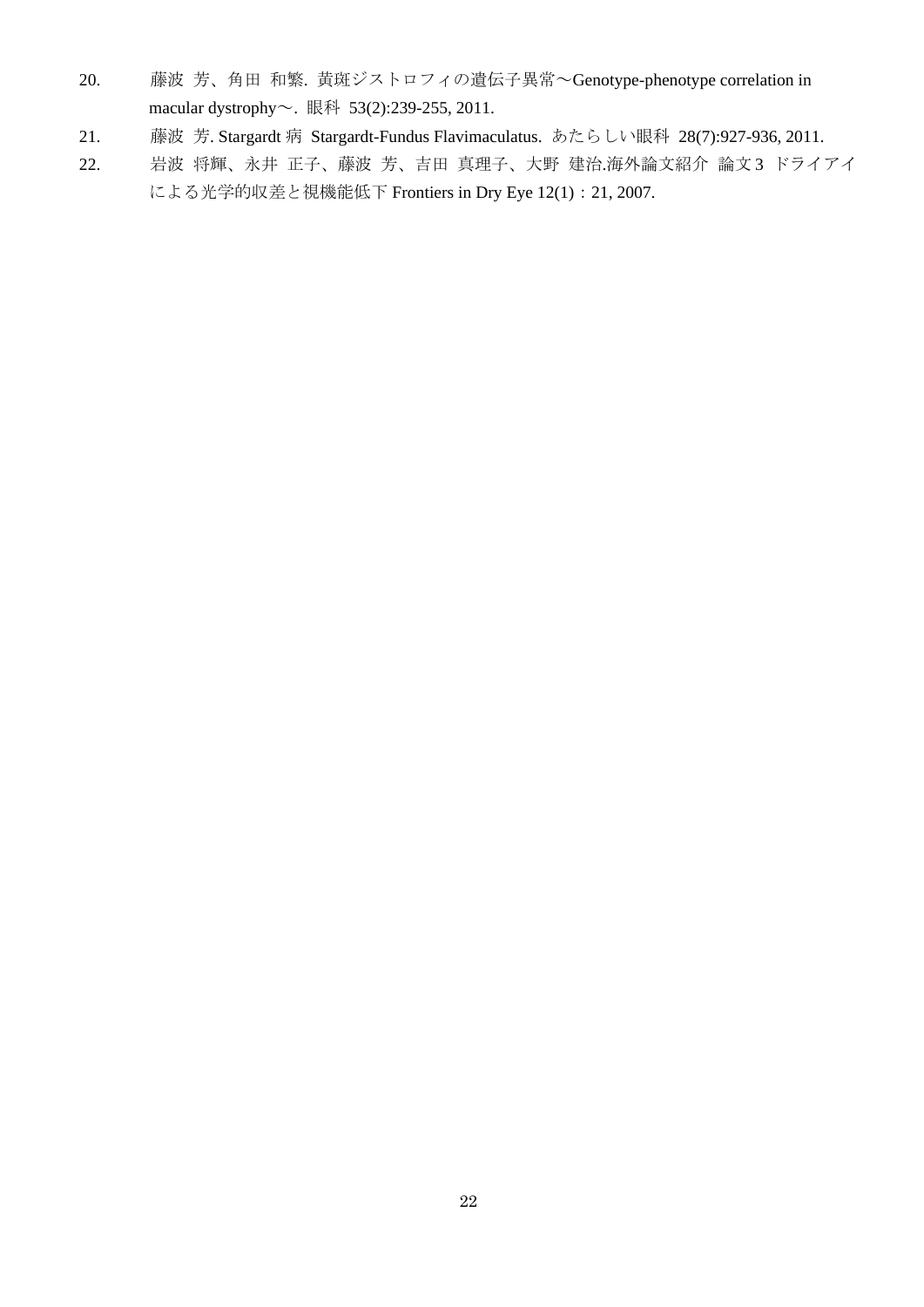# **MAJOR RESEARCH INTERESTS**

- 1. Electrophysiology
- 2. Ophthalmic Genetics
- 3. Vitreoretinal Surgery
- 4. Artificial Intelligence

# **HOBBIES**

Music, travel, and swimming